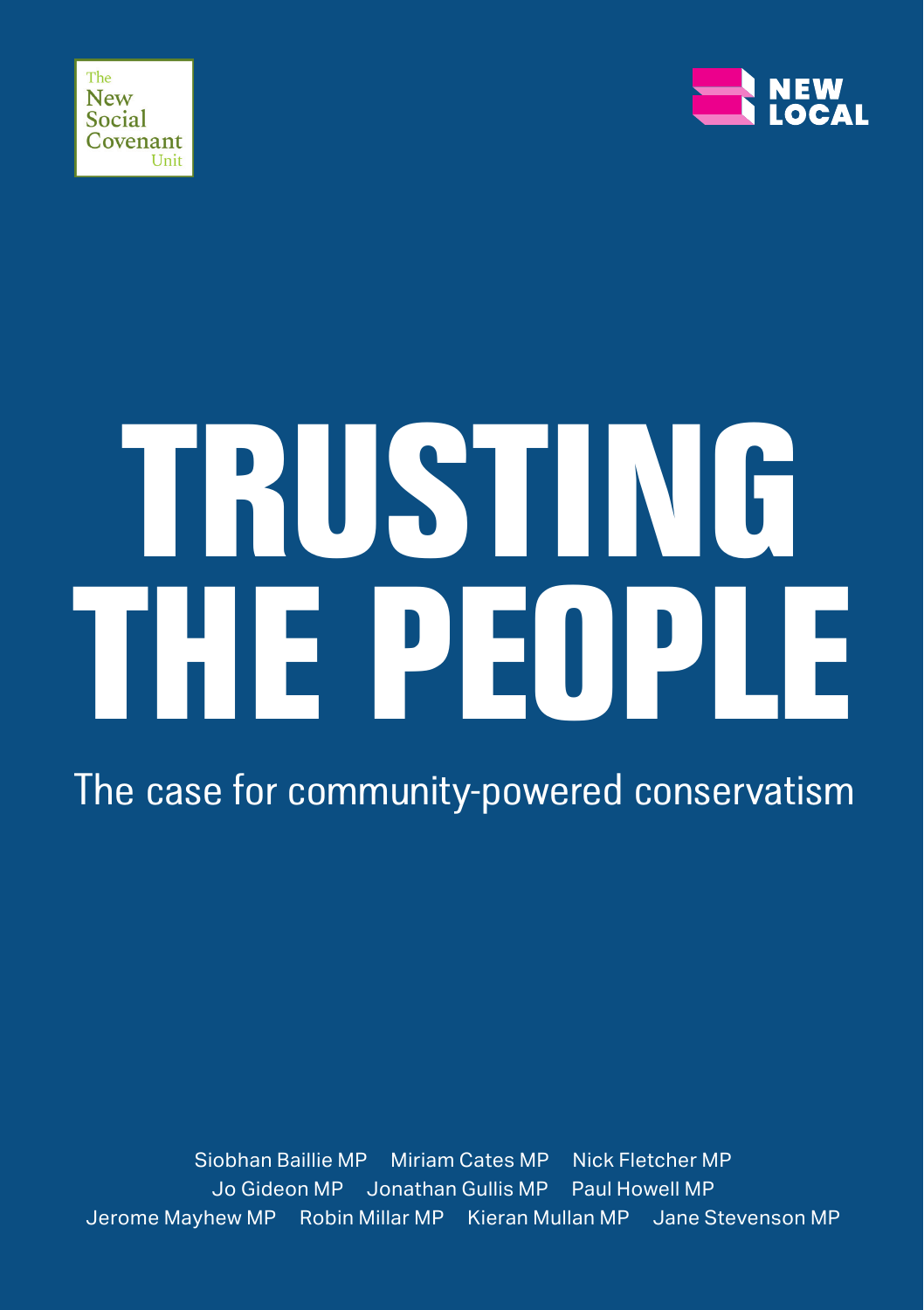# Acknowledgements

Our thanks to New Local and Local Trust for their support for this project, to Andrew O'Brien and Imogen Sinclair for their help with research and drafting, and to colleagues including Saqib Bhatti MP, Claire Coutinho MP and Danny Kruger MP for their contribution to the ideas set out here.

October 2021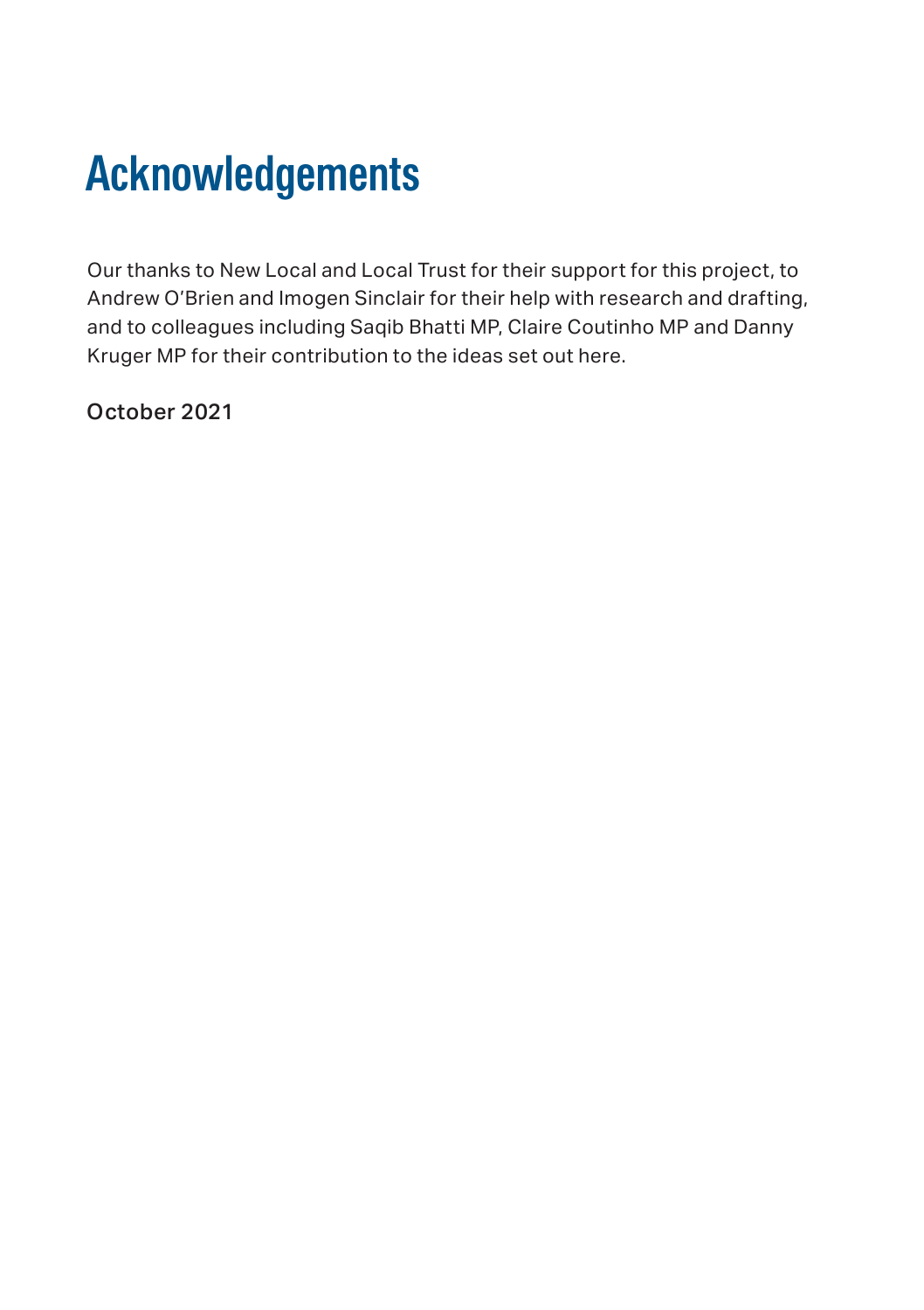# **Contents**

| <b>Appendix: Policies to empower communities</b>                                       |                |
|----------------------------------------------------------------------------------------|----------------|
| <b>Conclusion</b>                                                                      | 38             |
| Long-term empowerment                                                                  | 36             |
| People in charge                                                                       | 32             |
| The loss of social infrastructure                                                      | 31             |
| Chapter 3. Trusting the people to build stronger local communities<br>Beyond economism | 29<br>29       |
| Purpose drives profits                                                                 | 27             |
| Role of government                                                                     | 26             |
| <b>Better businesses</b>                                                               | 23             |
| Public spending                                                                        | 22             |
| Chapter 2. Trusting the people to run a stronger economy                               | 22             |
| Real devolution                                                                        | 17             |
| A responsible society                                                                  | 15             |
| The governance of local services                                                       | 13             |
| Radical help                                                                           | 10             |
| The sources of the welfare state                                                       | 9              |
| Chapter 1. Trusting the people to transform our public services                        | 9              |
| <b>Building on Brexit</b>                                                              | $\overline{7}$ |
| Beyond the Big Society                                                                 | 6              |
| Learning from our history                                                              | $\overline{4}$ |
| <b>Introduction</b>                                                                    | 4              |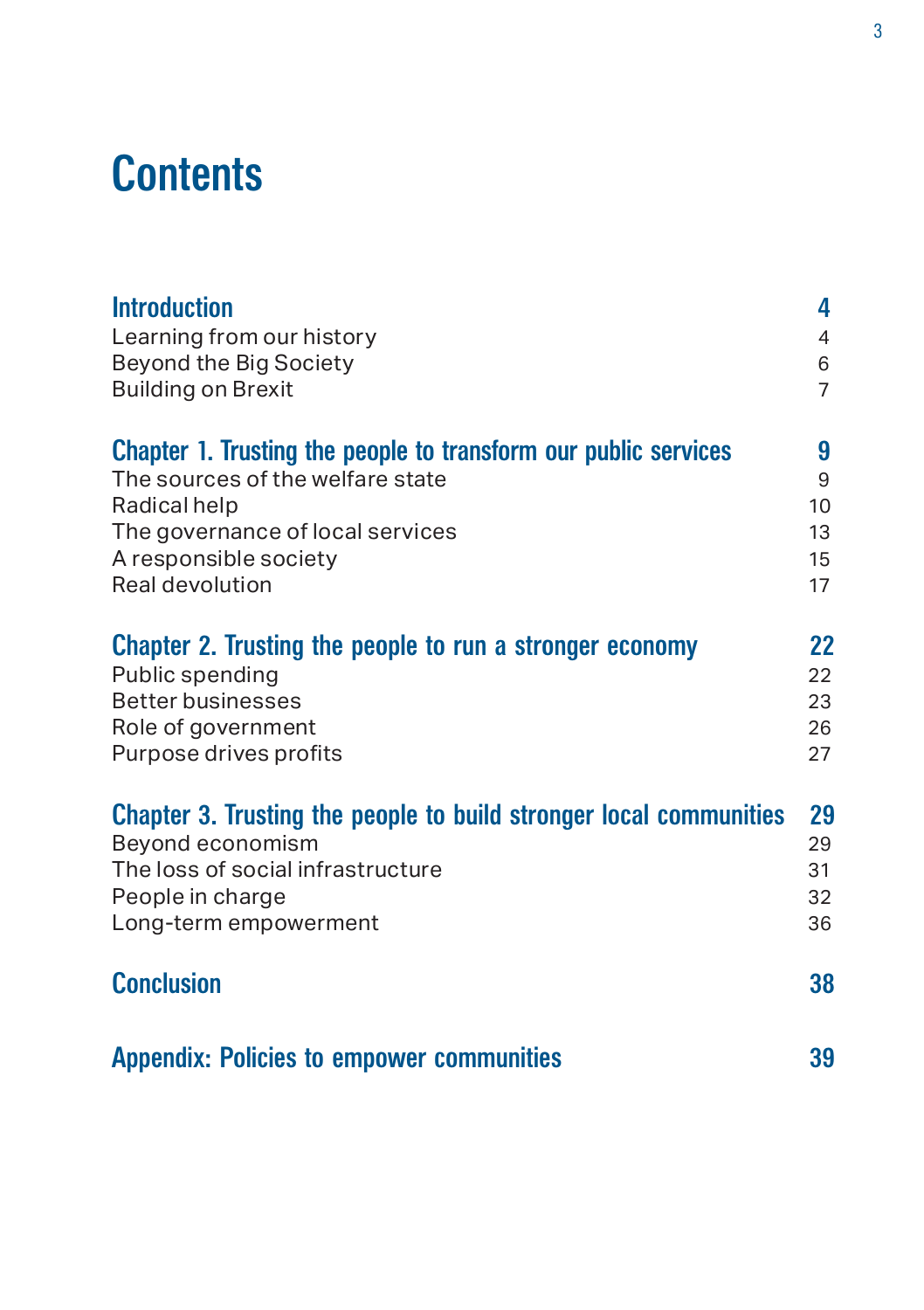# <span id="page-3-0"></span>**Introduction**

## **Learning from our history**

Politics is unpredictable at the best of times. In 2021 we are in the midst of era-defining changes in the way we live, work and communicate - changes that could upend our politics. What is the right attitude of Conservatives to these changes? How should we - dedicated as we are to stability and conservation as well as to innovation and economic dynamism - manage the challenges of our times? The answer, fittingly for Conservatives, lies in our history. We need to trust the people.

Our greatest leaders have all recognised that the Conservative Party is at its strongest when we have an ambitious agenda to put power into the hands of the British public.

Benjamin Disraeli put his trust in the people by expanding the franchise and deepening democracy. Winston Churchill put his trust in the people to stand up to fascism, even when the United Kingdom stood alone during the war. Margaret Thatcher put her trust in the people to create a dynamic and entrepreneurial economy.

Trusting the people - the phrase was first used as a political slogan by Lord Randolph Churchill, a follower of Disraeli and the father of Winston - runs deep in our party's philosophy.

What divides the conservative from the liberal is that the liberal believes individuals only realise their potential by freeing themselves from the restraints imposed by other people. We believe that people realise their potential through forming strong bonds and attachments to others.

What divides the conservative from the socialist is our belief that loyalty to community and nation are good and meaningful attachments, not the product of false class consciousness or capitalist exploitation.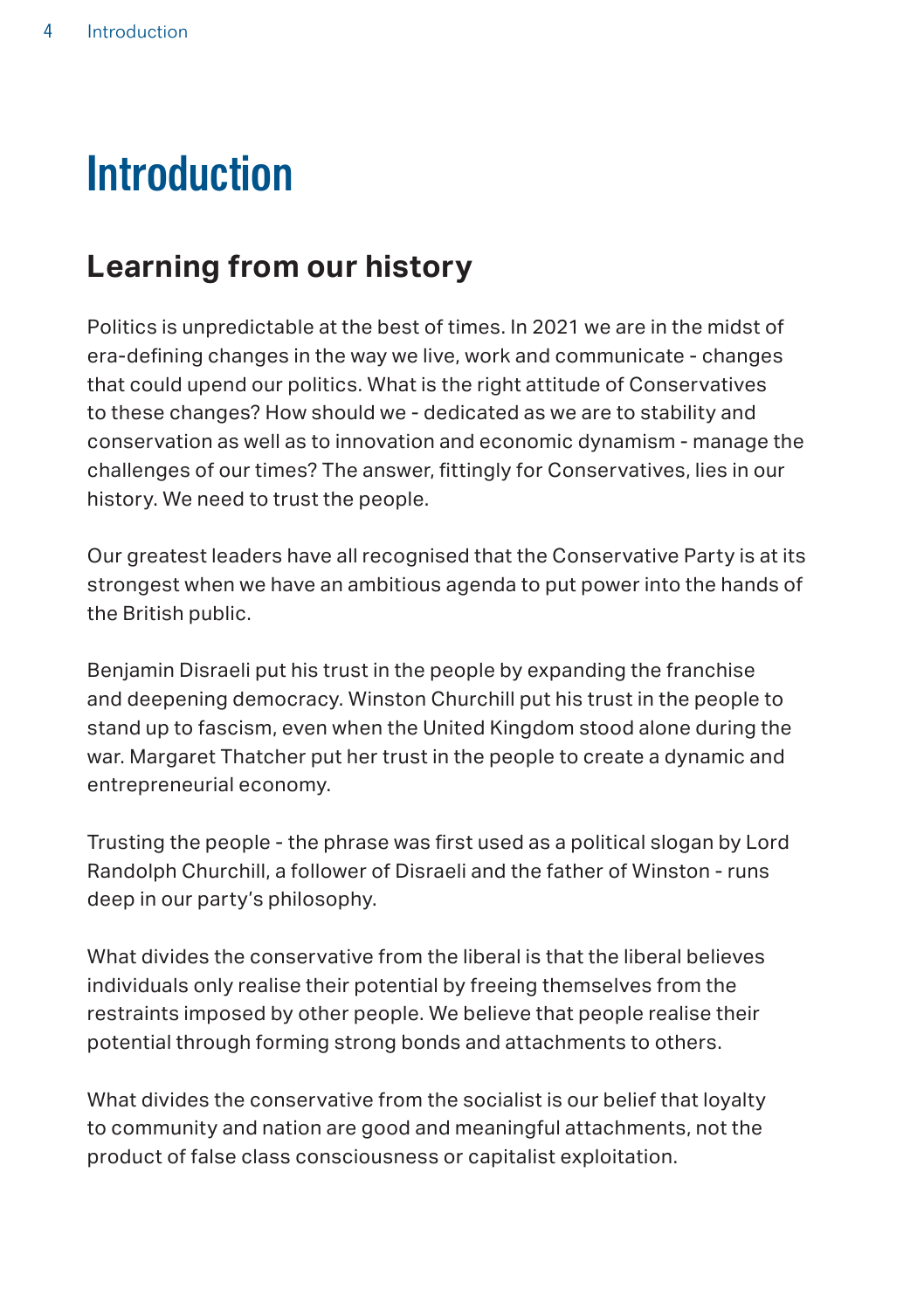Britain is a strong nation because of the tapestry of institutions which have emerged organically over time to meet the aspirations and values of the people. These are local as much as they are national. We depend on our Union, our Constitution, our Monarchy, our Armed Forces and our National Health Service. But our communities also depend on a patchwork of interlocking institutions: parish councils, resident associations, charities, churches and other faith groups, post offices, family businesses, pubs and sports clubs.

David Cameron coined a new phrase to express the central Conservative belief in trusting the people. 'The Big Society' was an agenda which Disraeli, Churchill and Thatcher all would have understood.

Over the last decade Conservatives have reformed our public services to put local people in greater control of local services and encouraged new forms of delivery, owned by their users and staff. We have expanded our democracy, through more elected Mayors, neighbourhood planning and the use of referendums to resolve constitutional questions, from voting reform to the future of our Union to EU membership.

We have encouraged responsible business and used the power of private finance to tackle some of our thorniest social and environmental issues. We have changed our welfare system so that people are supported back into work and away from dependence on the state - helping bring about a boom in jobs and employment.

The argument of this essay is that we must not stop here. We must complete the Conservative Party's historic mission to put power and trust into the hands of the British people.

Conservatives in the 19th century empowered people through political reform. In the 20th century we empowered people through economic reform. In the 21st century our mission should be to empower people through reform of the way communities are governed and local decisions are made. The next stage of the Conservative story is community power.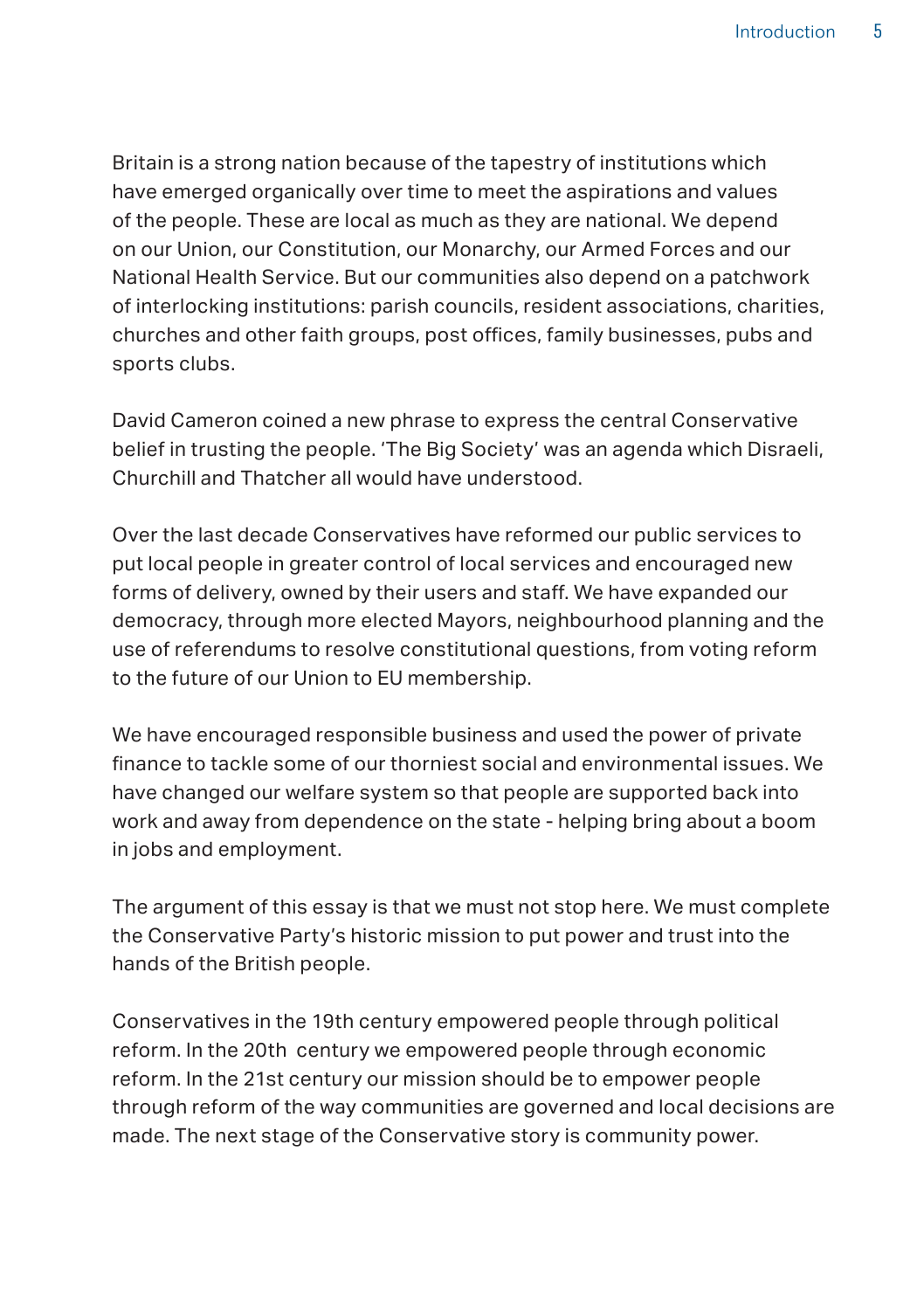#### <span id="page-5-0"></span>**Beyond the Big Society**

Trusting the people means giving people real control over the way that local services are run. It means trusting communities to come together to tackle previously insoluble challenges, and putting money into the hands of local groups so that they can develop new solutions and develop local infrastructure. It means trusting that the staff, managers and owners of businesses can use their talent to create companies which improve society and the planet as well as generate profit.

It means going beyond the Big Society, learning from its successes but also its limitations.

Firstly, we should have more confidence. We need to move from a passive, optional 'rights' approach (rights to provide, rights to buy, rights to transfer, rights to challenge, rights to neighbourhood plans, etc.) to a 'do' approach, where community power is the standard model. This means deliberately putting our public services and local assets into the hands of mutuals, social enterprises and charities which are run by local people. It means making neighbourhood planning universal and the ultimate arbiter of local development. It means putting social and environmental responsibilities into the purpose of business, not just into their CSR brochures.

Secondly, we must recognise that change is as much cultural as it is technical. People want to play a role in their communities but feel unsure how to do it and whether others will come along with them. A Conservative Government must invest in changing that culture, creating institutions which can teach and encourage people to play the role they want to.

Thirdly, we must understand that not everyone is starting from the same place. Britain is one nation, but we are not a monoculture. Britain is a web of thousands of places. Therefore trusting the people is not a big bang, but will be a long term project which will require Whitehall to change the way it works and listen to local places about what support they need based on the strengths and assets of those areas.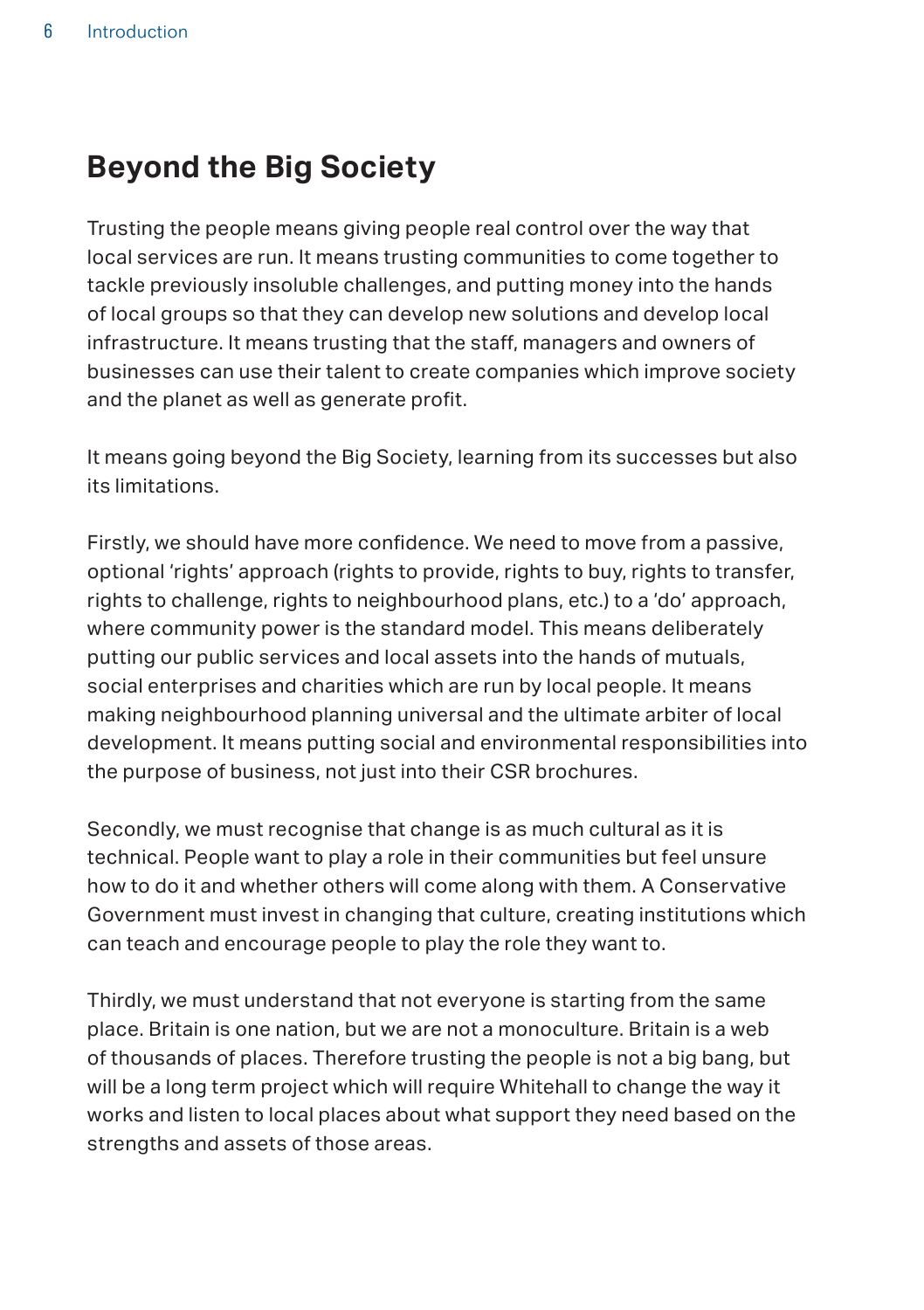## <span id="page-6-0"></span>**Building on Brexit**

Community power is the logical conclusion of Brexit. People who voted Leave in 2016 voted to take back control not just of our borders and laws, but of our communities and society itself.<sup>1</sup>

We need to do more than pass power from Brussels to Whitehall. We should use the opportunity of Brexit to empower the cities, counties and towns of the UK. But we must also do more than pass power from Whitehall to town halls.

Conservatives need to recognise the deep distrust in which people in our country hold the establishment, and all official sources of power. Therefore we must not confuse trusting the people with trusting another group of professional politicians. While the role of politicians is vital in representing the people, overseeing our government and holding officials to account, we need to move decisively beyond them to empower the practical people who live, work and can make a difference in local places.

There are millions of them. They are the 'civic core' of 12m people who regularly volunteer in their communities every year. They are the 5.1m familyowned businesses in the UK that are the economic and social backbone of many places. They are the 3m people who stepped up during the pandemic to take part in Mutual Aid Groups.<sup>2</sup>

Despite the pessimism that exists about the future of our society in the digital age, we believe that there is potential to expand these numbers even more if people are given the right support and opportunity to contribute.

One example, the Big Local programme, shows the potential of what can be achieved. Since 2012, this programme has given groups of neighbours in each of 150 places £1m to improve their neighbourhoods. The results have been remarkable and show that if you give people the power to change their communities, we can reach across divides of politics, class or education

<sup>1</sup> 'Red Wall' voters like where they live, want more places to meet and support for the young, Survation, October 2020

<sup>2</sup> Communities vs. Coronavirus: The Rise of Mutual Aid, New Local, July 2020 p.11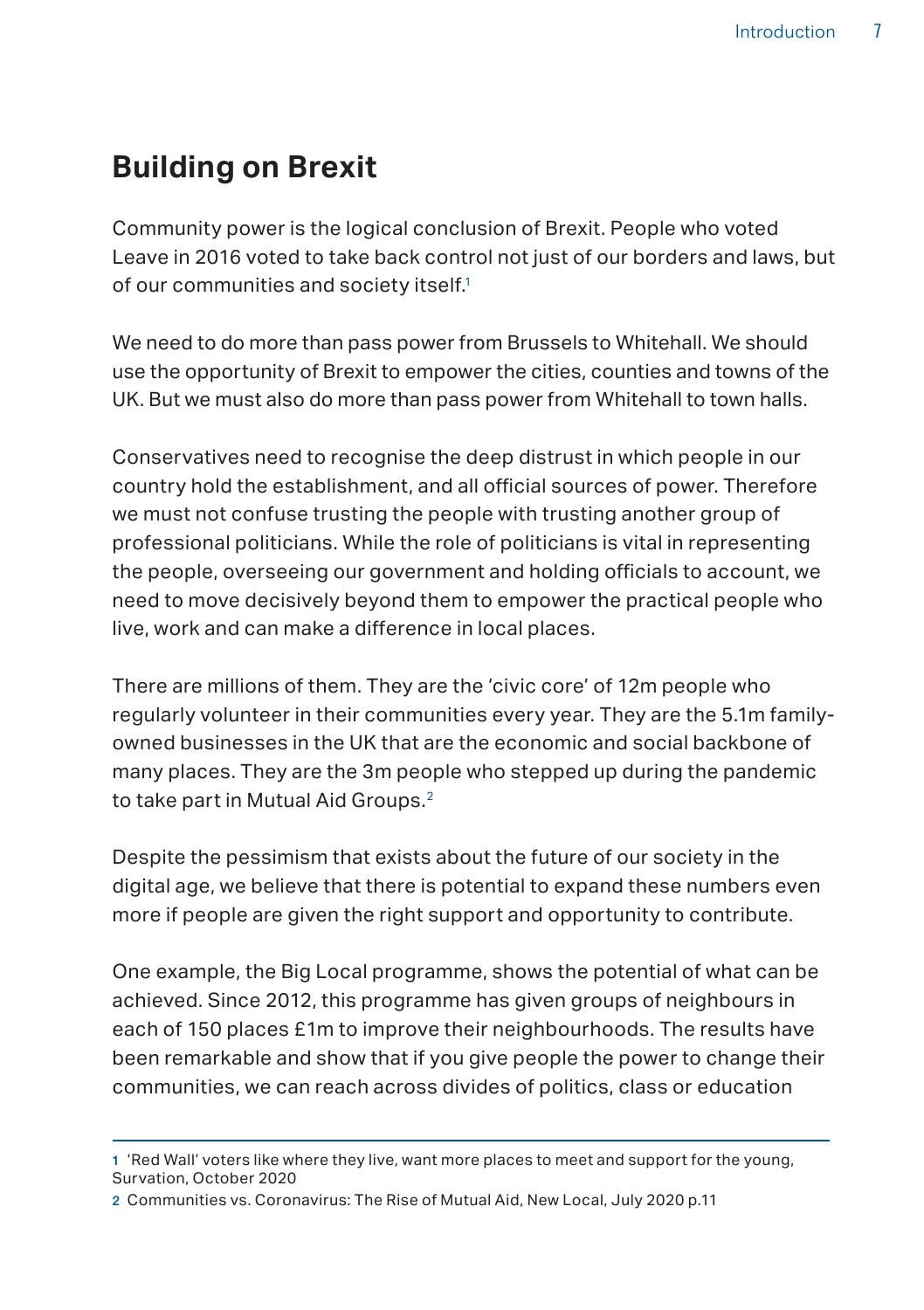and bring people together. Big Local groups are not the 'usual suspects' in many cases, but people who have been inspired by the opportunity to make decisions about the future of their neighbourhood.

Here we have the core of what should be the Conservatives' social agenda for our time in office. It will require strong political leadership, but it also requires a strong set of principles - which is what we have. Only the Conservatives have the political tradition to be able to truly trust the people.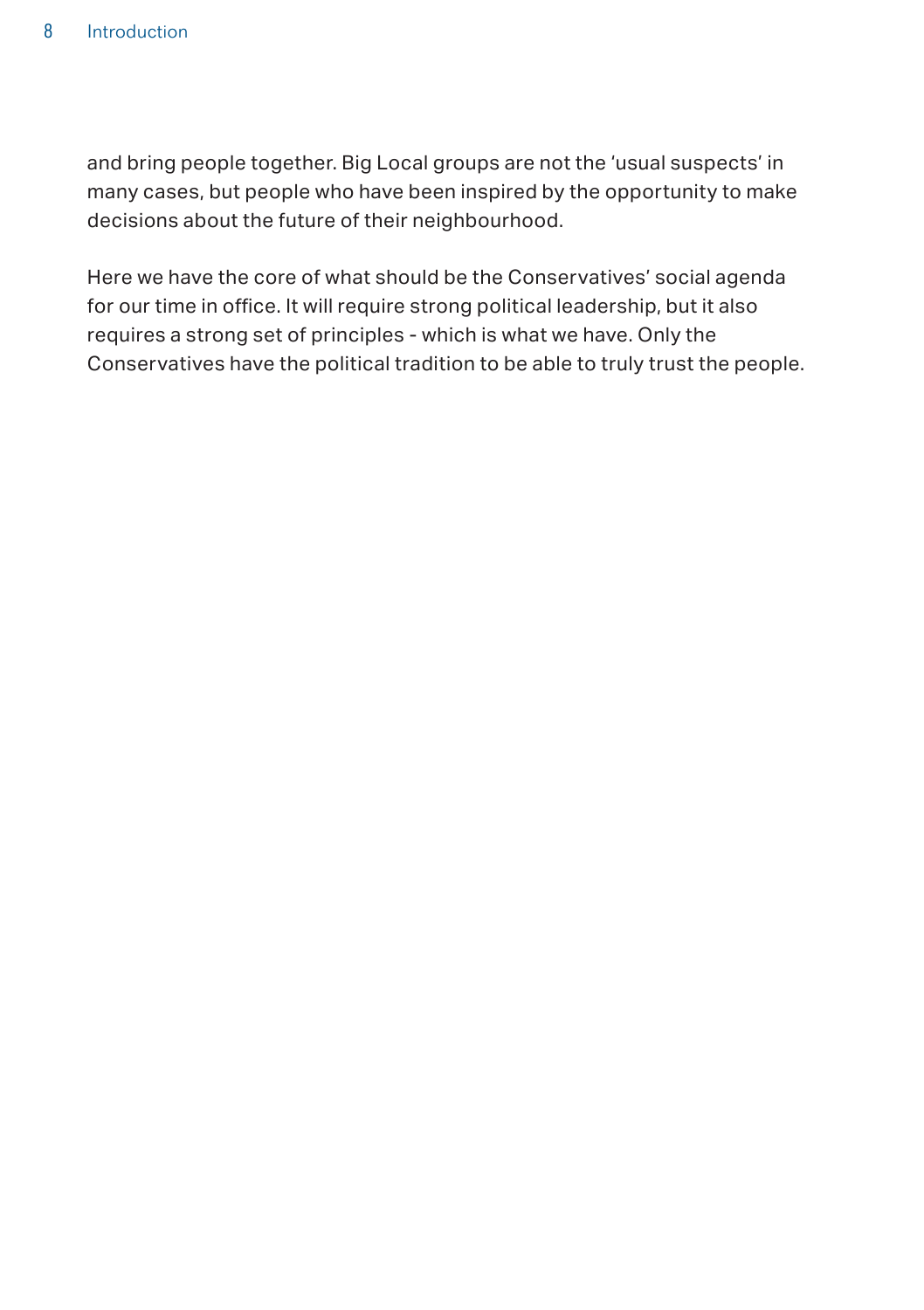## <span id="page-8-0"></span>Chapter 1. Trusting the people to transform our public services

## **The sources of the welfare state**

At the last Conservative Party Conference, the Prime Minister gave a speech unlike anything his predecessors would have given. He said:

*"[t]he only way to ensure true resilience and long term prosperity is to raise the overall productivity of the country – and the bedrock of national productivity is of course something that we are responsible for, having great public services on which everyone – families, business, investors – can rely."*

In a paragraph, the Prime Minister overturned several decades of Conservative orthodoxy, and hit the nail on the head.

For the past forty years, we have spoken about public services as if they are a consequence of a thriving economy rather than an essential contributor to it. Where we have spoken about public services, the aim has been to keep a limit on public spending rather than thinking about their vital contribution to our quality of life, our economic prosperity and the values of our country. Now this has changed.

However, while major investment in the public services, not least in response to the pandemic, has been necessary, we cannot just assume that signing big cheques to the NHS or our schools is going to lead to transformative improvements. People will judge us on results, not just how much we spend.

For the first time in several generations, the Conservative Party can be confident in leading the debate on the future of our public services. Our funding commitments mean that people know we value our public services. This means that we have some credibility when we say that alongside investment must go reform.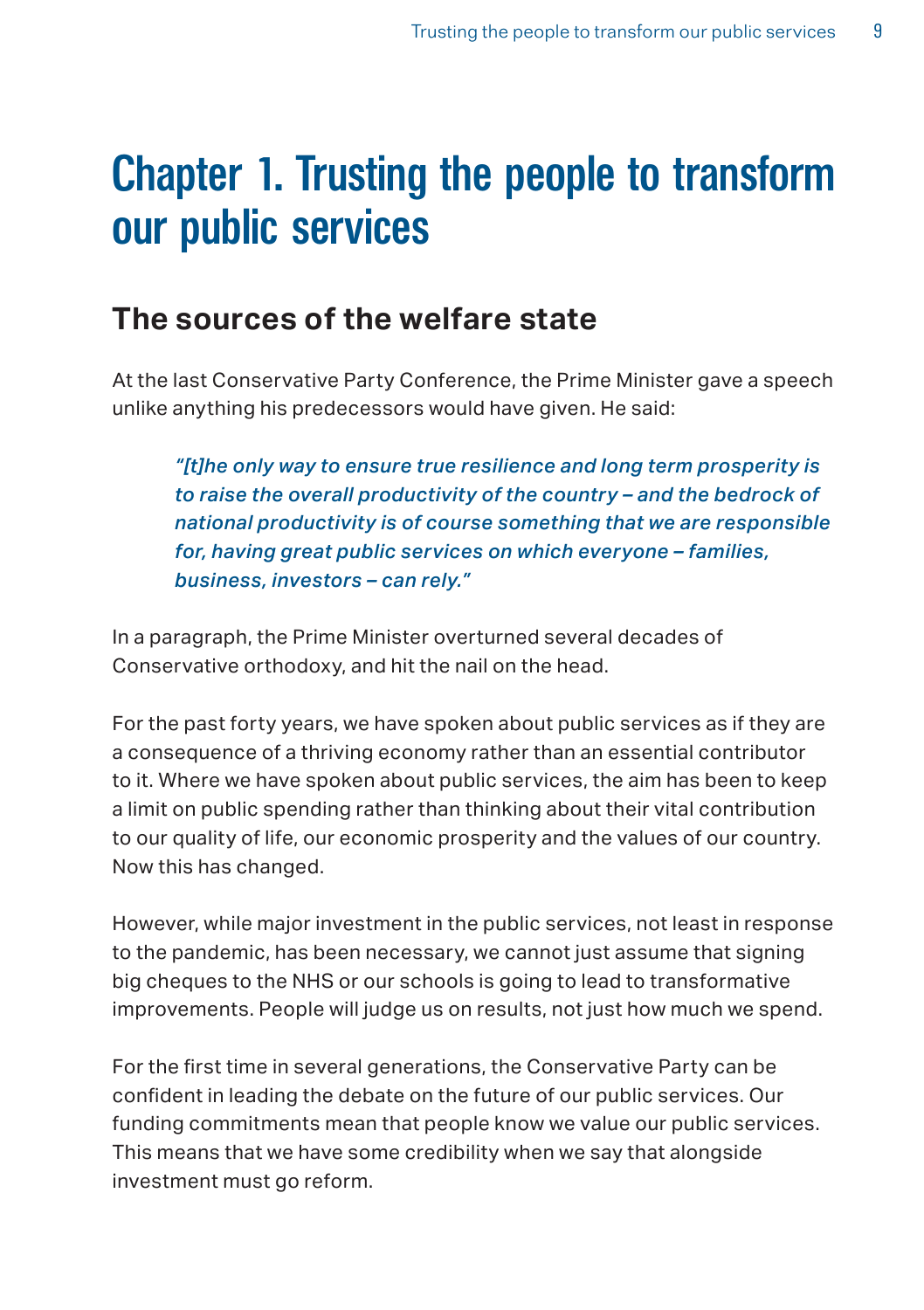<span id="page-9-0"></span>In recent years governments of all political parties have focused too much on a transactional view of public services. This view has seen the primary responsibility of the citizen as just paying their taxes, with the state in return delivering services. The political pendulum has swung between delivery by public agencies and private companies, but in reality the culture and approach has never changed. Our public services are frequently overcentralised, unresponsive, bureaucratic and disempowering of the people who use and work in them.

This culture runs against the whole history of the development of public services in Britain. The NHS was not dreamed up in Whitehall. It was the result of community power. The Tredegar Workmen's Medical Aid Society and the Scottish Highlands Islands Medical Service created services which worked so well that they inspired government to emulate the model nationally.3

There is a difference between the state pooling risk, driving higher standards and ensuring fair access to services, and the large bureaucracies which have developed over the past 75 years. Even William Beveridge, intellectual godfather of the modern welfare state, believed that it was critical that state delivery did not prevent 'voluntary action' which was the mark of free and empowered citizens.<sup>4</sup> It is this spirit, which we call community power, that we must revitalise.

## **Radical help**

When we speak of reform, we do not mean privatisation or cutting back on services but trusting the people and putting them in greater control.

The good news is that on the ground, people and councils have started to see that an alternative is necessary and are working to put power back into the hands of people.

<sup>3</sup> Why the south Wales town that forged the NHS now points to its future, Kim Thomas, May 2018

<sup>4</sup> Voluntary Action: A Report on Methods of Social Advance, William Beveridge, 1948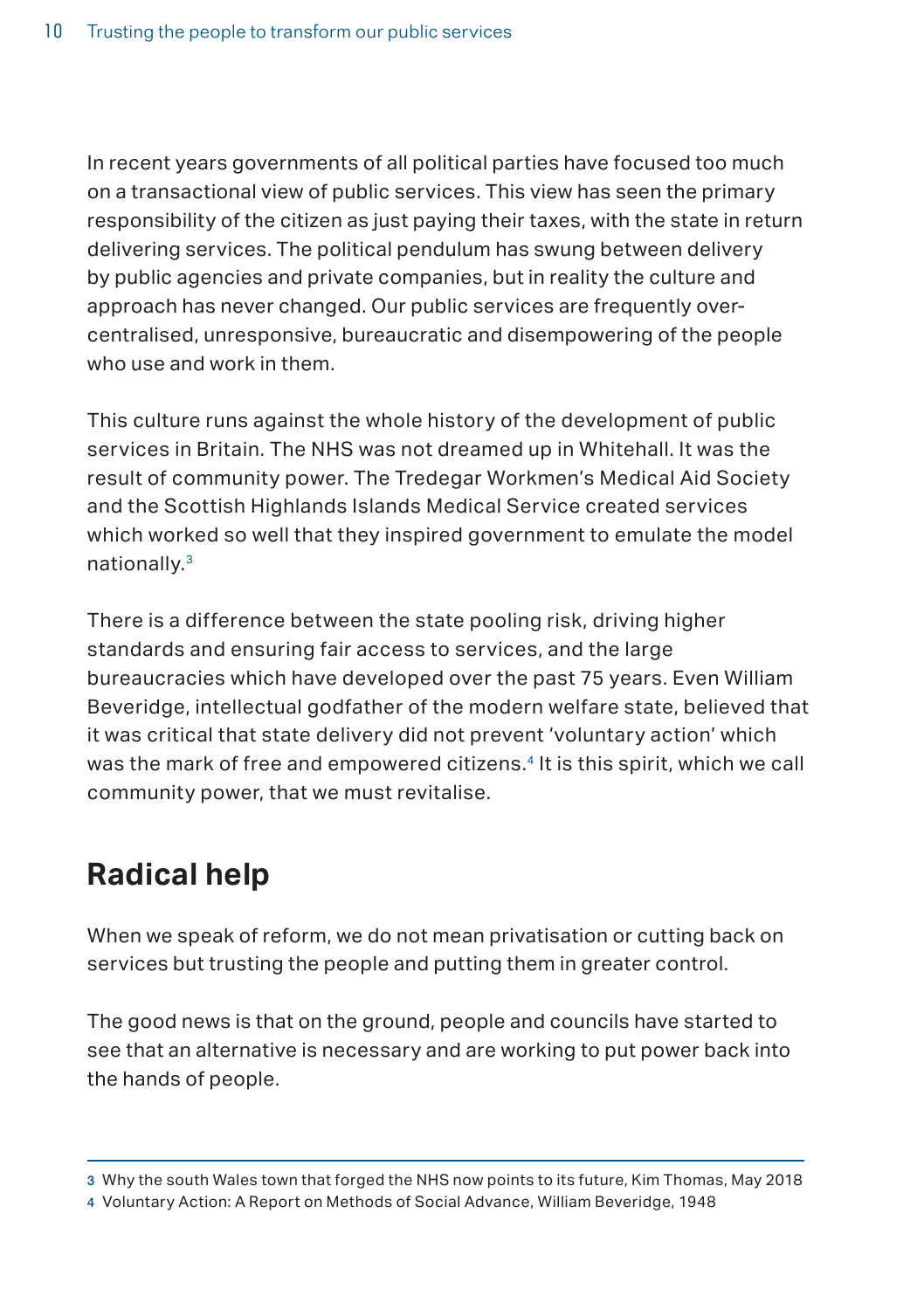The Wigan Deal, launched in 2011, has pioneered a new way of delivering public services. Faced with rising demand and limited financial resources, Wigan Council recognised that there had to be a shift in behaviour.

The Deal made with local residents was that the council would listen to and work with them to use their assets, skills and networks to improve services, keeping council tax low and balancing the books. In return, local residents would have to take more responsibility to keep themselves healthier, get involved locally and make local places greener.

The Deal has been a success, saving £115m over the past decade. The King's Fund has independently evaluated the area and found life expectancy rising, bucking the national trend for stagnation, and higher quality social care. Wigan has even managed something unique, to run a surplus on its social care budget. As we face the demographic challenge of a rapidly aging population, we should take this approach seriously.5

Fleetwood in Lancashire has traditionally seen high levels of deprivation and has a life expectancy significantly lower than the national average. A new approach was needed to improve outcomes. A new community-led initiative, Healthier Fleetwood, has seen GPs, health and care services working with local community groups to create a better service for local people. This partnership approach has led to residents being encouraged to take part in activities from sport, singing and mental health sessions to proactively manage their health and prevent illness from developing.6 This approach has now been championed by NHS England as part of its Long Term Plan for the future of our health service.<sup>7</sup>

Increasingly, the NHS has recognised the power of so-called "social prescribing" which encourages residents and patients to take part in community-powered services from physical activities, befriending services and voluntary action. In Rotherham, where the local Clinical Commissioning

<sup>5</sup> A citizen-led approach to health and care: Lessons from the Wigan Deal, Chris Naylor et al, June 2019

<sup>6</sup> 'Folks have lost half their body weight by singing.' The GP doing things differently, New Local, May 2021

<sup>7</sup> The NHS Long Term Plan, NHS England, January 2019 p.25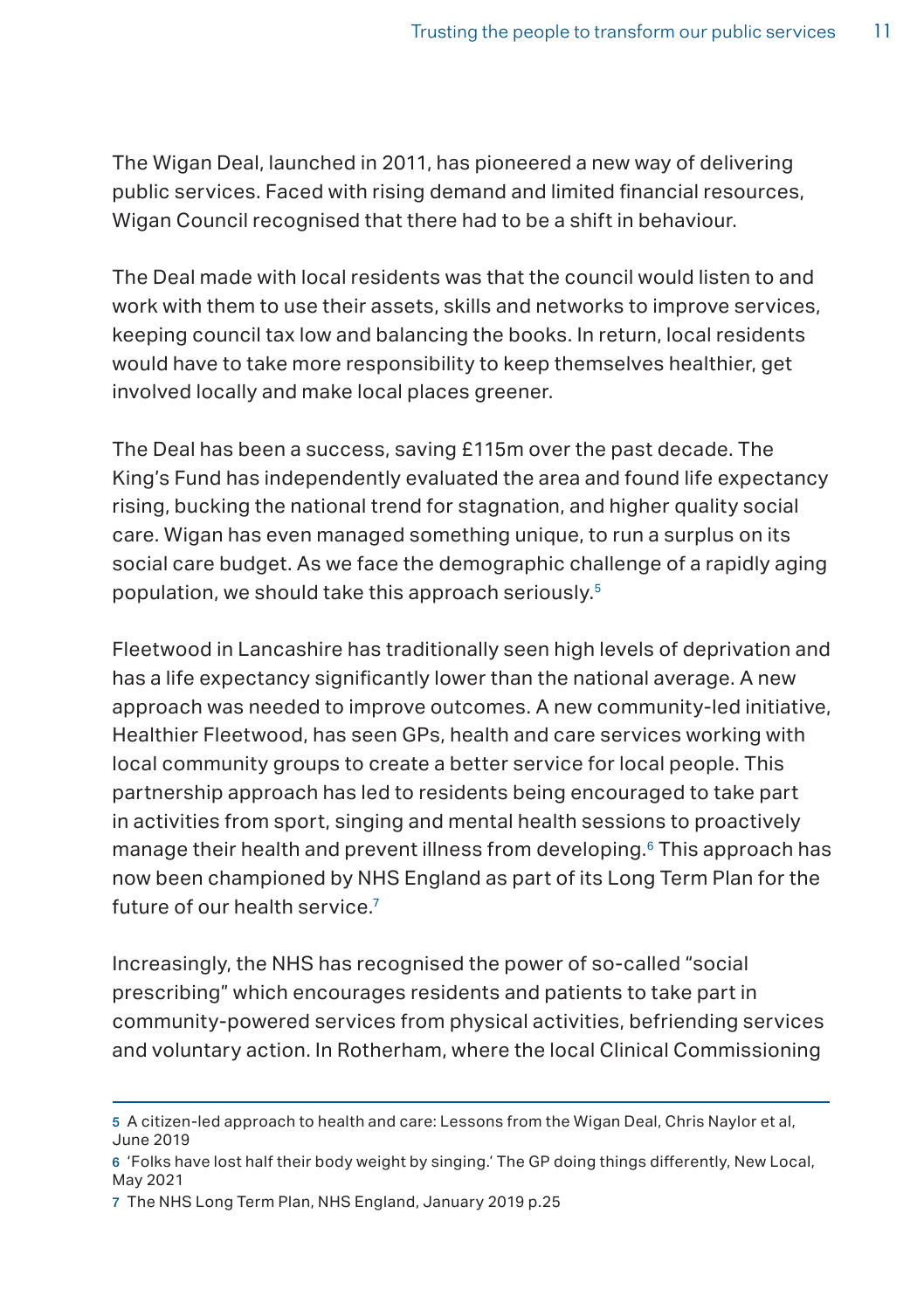Group invested in social prescribing, the results from this communitypowered approach have been extraordinary. Inpatient admissions reduced by as much as 21%, A&E admissions reduced by as much as a fifth, outpatient admissions reduced by a similar level and even greater reductions were identified for patients who were referred to local community services. Over five years, it is conservatively estimated that the local NHS could save around £1m a year – a return on investment of £1.98 for every pound spent on the service  $8$ 

New models of delivering public services, such as social enterprises which give more power to patients, communities and staff have also proved successful. Bevan Healthcare, a social enterprise in Bradford, was set up by twelve staff who left Bradford Primary Care Trust to deliver better primary care and support to homeless people. The aim was to provide more flexible and responsive services for deprived groups and to move away from reactive health care, towards more holistic approaches for deprived groups.

Over the past nine years, Bevan Healthcare has established new primary care centres for deprived groups in Bradford and Leeds, established a mobile primary care clinic that visits homeless shelters, set up late-night primary care clinics and used lottery funding to develop a new wellbeing centre for people who are homeless in Bradford. Its primary care clinics for these groups are now considered amongst the best in England and a model that has been referenced for the whole system by NHS England.<sup>9</sup>

We need to trust the people, both those in our community that want to run and provide help to their fellow residents and also the public service professionals that can see that our current model is not working.

Hilary Cottam has called this "radical help". Her key insight is that 75 years after the creation of the Welfare State, many of the problems that we face are not clinical but are social and relational. Simply providing drugs or treatment is not enough. We need to strengthen the relationships between people and trust in them to help each other. What Cottam has found, as in

<sup>8</sup> The Rotherham Social Prescribing Service for People with Long-Term Health Conditions, Sheffield Hallam University, December 2015

<sup>9</sup> The NHS Long Term Plan, NHS England, January 2019 p.43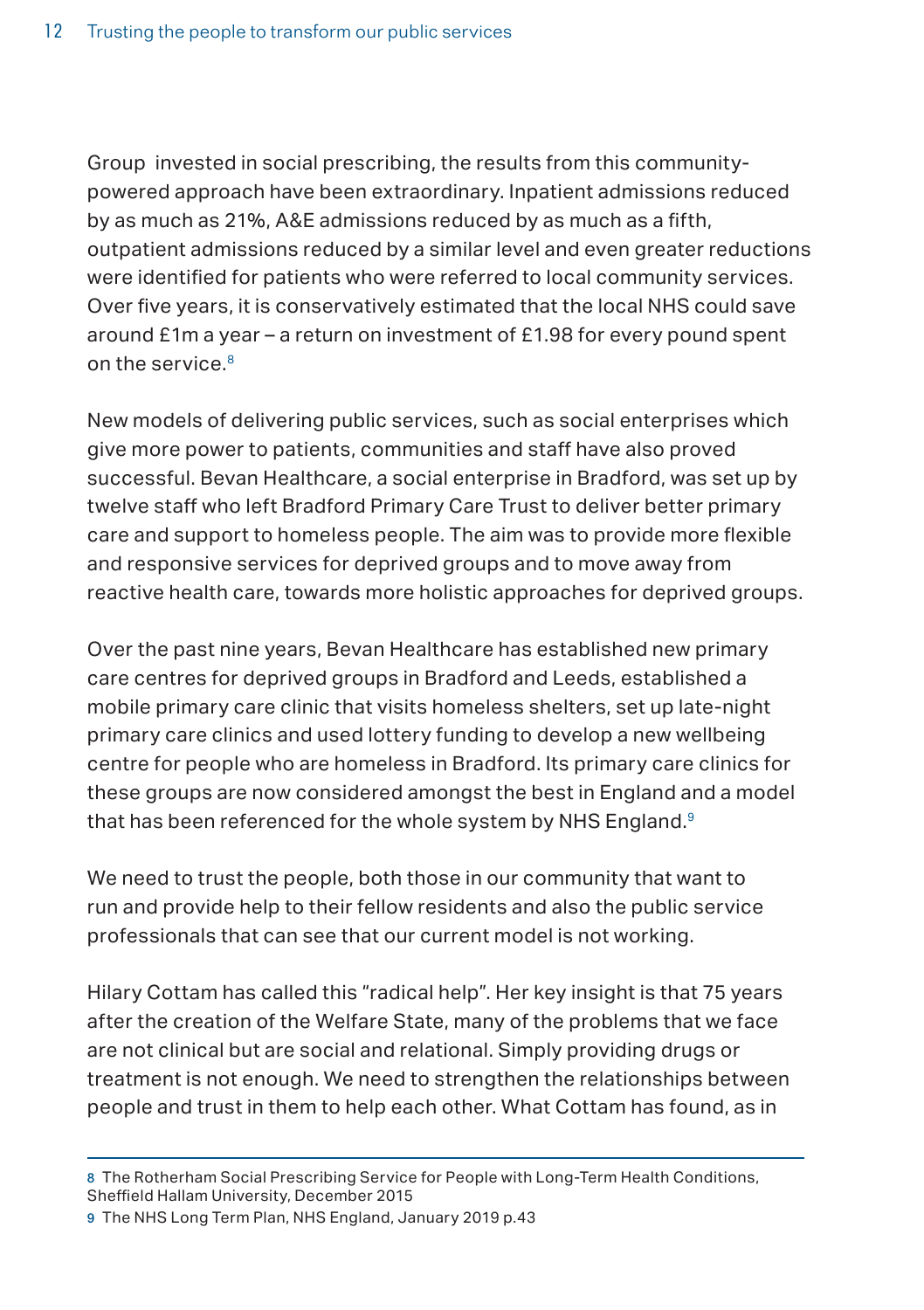<span id="page-12-0"></span>Wigan, Rotherham and Fleetwood is that when we strengthen the community around us, we can achieve transformational results.<sup>10</sup>

Relational delivery of public services will make it easier to bring people together in a new system of public services. New Local's *The Community Paradigm* has shown how participatory budgets and collaborative commissioning within places will enable people to come together to take decisions and action for themselves. Rather than treating individuals as isolated from each other, a community power approach strengthens collective action at a community level.<sup>11</sup>

#### **The governance of local services**

Health and care are not the only areas where this approach can have significant benefits. Conservatives also need to reconsider one of the biggest successes in education over the past decade, the development of free schools. New research by the National Foundation for Educational Research has shown that free schools were the top performing type of school at GCSE level and the highest performing post-16 providers. They were also more popular with parents than the closest neighbouring schools and more likely to be rated Outstanding by Ofsted.<sup>12</sup>

These results are not because free schools are creaming off the best pupils in the area. The same research found that pupils at free schools were more likely to come from a disadvantaged background and less likely to speak English as a first language. Opening up our education system to new entrants and alternative providers has improved results overall, and for the most disadvantaged pupils the most.

This is not an argument for cutting back services or leaving people to fend for themselves. It is an argument for changing the way that we deliver services. As Cottam has noted, the state has a critical role to play in pooling

<sup>10</sup> Radical Help: How we can remake the relationships between us and revolutionise the welfare state, HIlary Cottam, June 2018

<sup>11</sup> The Community Paradigm: Why Public Services Need Radical Change And How It Can Be Achieved, Adam Lent & Jessica Studdert February 2019

<sup>12</sup> Free Schools: The Formative First Ten Years, National Foundation for Educational Research, February 2021 p.iii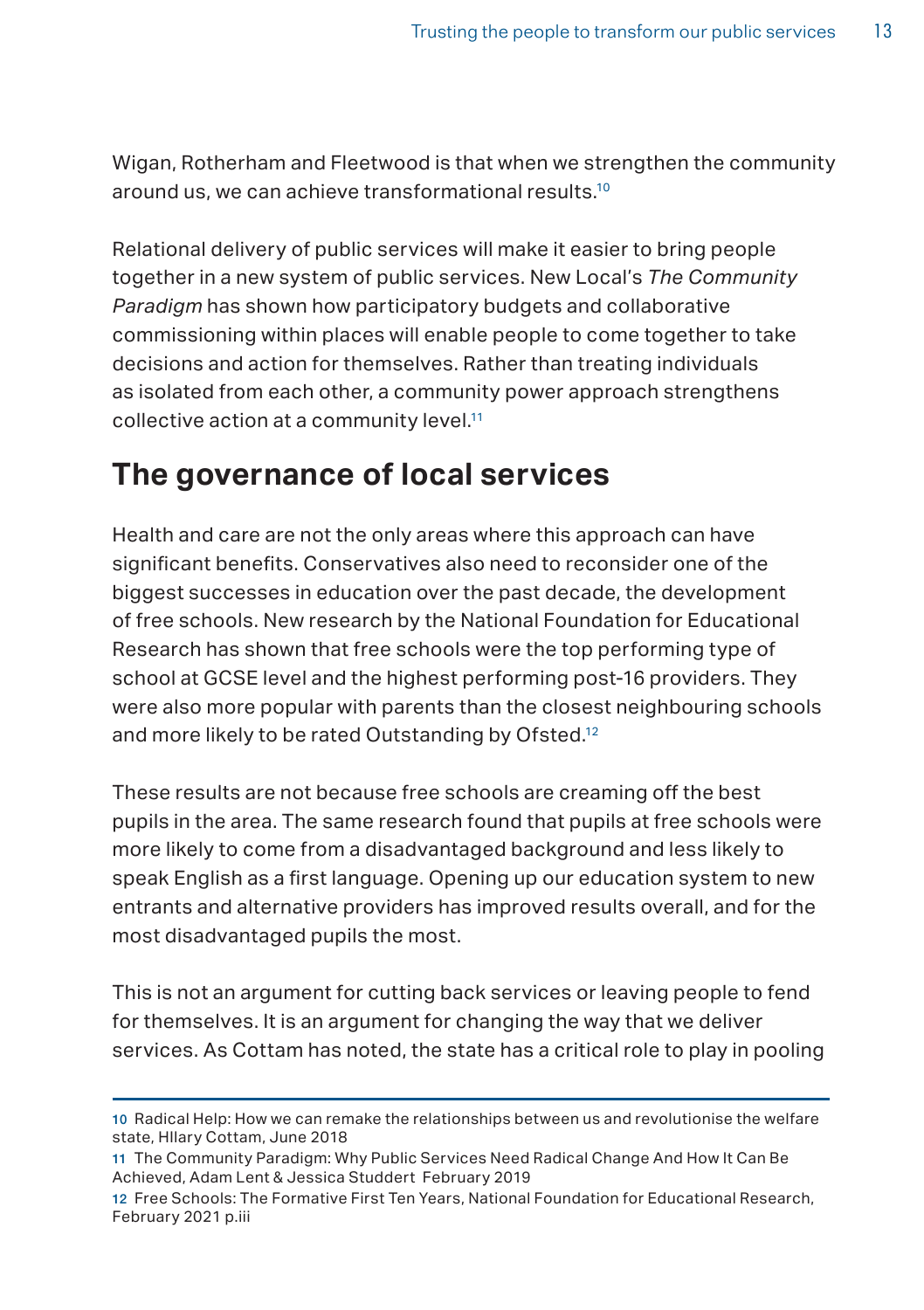risk, ensuring that investment reaches communities that need it and also creating the enabling environment for community power. But it will require new ways of working which will confront existing orthodoxies. Politicians and officials must not shy away from the change. We need the state to step up, not step back.

The crucial first step is to break the "consultation" mindset, where decisions are already made and presented to local communities to be rubber stamped. Instead, we need to identify what networks and assets are already in local places and build on those to shape services that meet the aspirations of communities and are sensitive to the needs of the place. This is the model that has worked in places such as Wigan and is being picked up across the country from Labour-run Wakefield to Conservative-run Warwickshire.<sup>13</sup>

The development of public service mutuals has been one of the biggest successes in public service delivery over the past decade through a combination of empowering staff, engaging local communities and cutting red tape. Mutuals are staff-owned, with many spinning out of the public sector, but engage service users and communities in their decision making. At least 85 mutuals have been created in areas such as adult social care, health and education. This different approach to governing local services has created strong results. Research commissioned by DCMS found that unlike many of their peers in the public sector, these mutuals have found ways to be financially sustainable through higher levels of productivity, innovation and adaptation.14 In social care, to take one example, mutual run care services are less likely to be rated as inadequate or requiring improvement than those run by private companies or councils.15

Alongside greater power and investment, therefore, we also need more radical forms of governance and transparency. This means embracing tools such as Open Book Accounting for organisations that receive public funding so that local people can see how organisations are spending their money

<sup>13</sup> The Community Paradigm: Why Public Services Need Radical Change And How It Can Be Achieved, Adam Lent & Jessica Studdert, February 2019

<sup>14</sup> Public Service Mutuals, Social Enterprise UK, April 2019

<sup>15</sup> Ethical Care: A Bold Agenda for Adult Social Care, IPPR, November 2019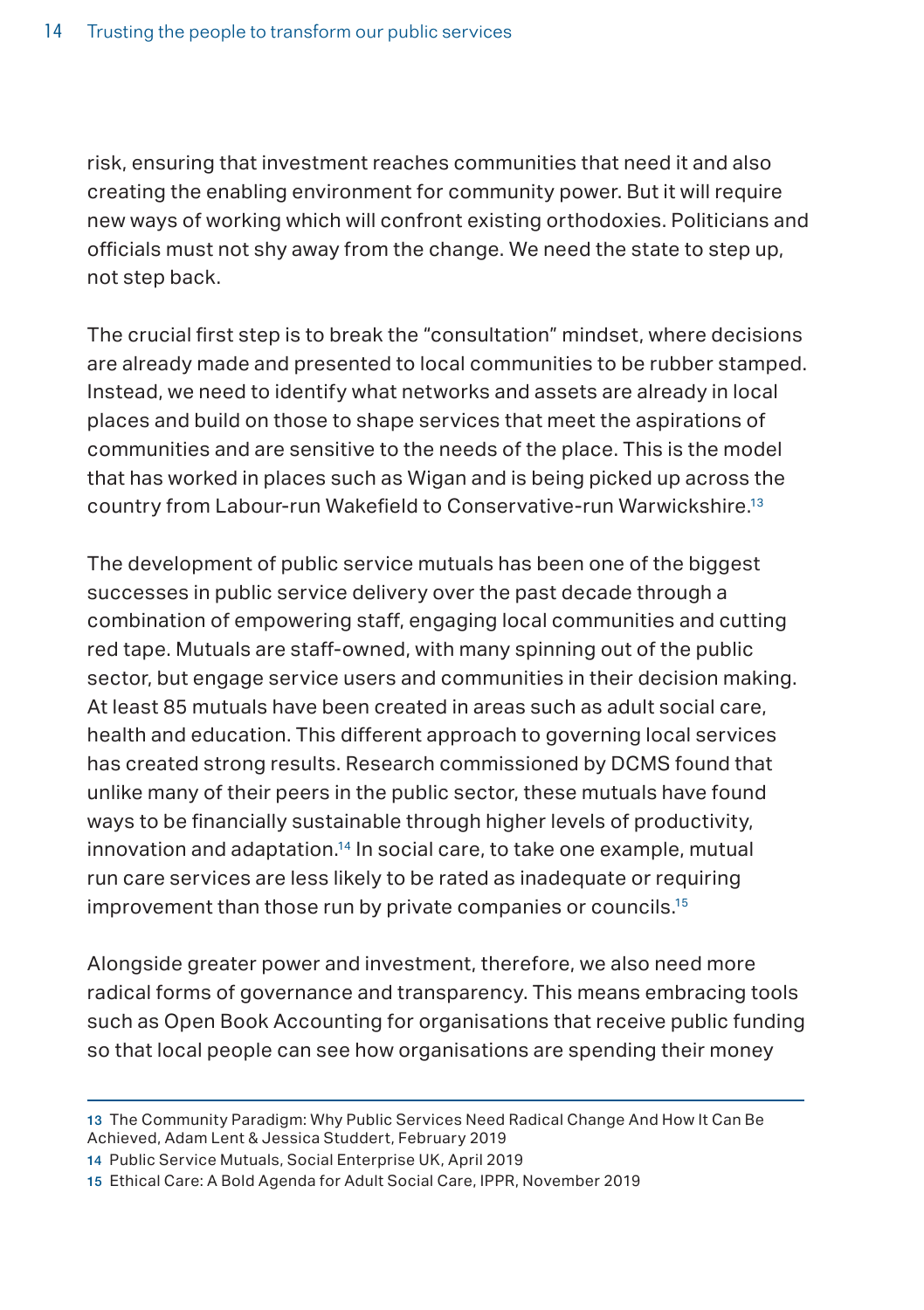<span id="page-14-0"></span>and ensure that public funds are not being siphoned away by organisations but go into real change.<sup>16</sup>

It means creating 'real-time' regulation and oversight, so that places where there are abuses of power can be investigated quickly, and to prevent new monopolies emerging rather than waiting years for action to be taken. This would mean investing in organisations such as the Charity Commission and CIC Regulator.

Community means many things, not just the formal institutions such as local charities, faith groups and PTAs but also informal groups such as ad-hoc groups that come together to manage common spaces or neighbourhood message boards and Whats App groups.

The worst of all worlds would be for the state to strictly delineate what "community" means. We need to take an inclusive approach that opens the door to engagement with everyone whether they are a formally constituted group or an informal gathering of neighbours.

No government document can spell out what engagement means. It is something that is discovered in practice and constantly improved upon. What a government can do is to set the right tone and to give a clear expectation about how it expects all public bodies to act to encourage community action.

## **A responsible society**

The current model of public service delivery has left many people and communities feeling powerless or dependent on the state to initiate action. This model will not help us to overcome the social, economic and environmental challenges that our places face.

The pandemic has concentrated power in the hands of central government to a level not seen since the war. This has been necessary, and the state has helped to avoid mass unemployment and successfully rolled out

<sup>16</sup> Open-book accounting and supply chain assurance, National Audit Office, July 2015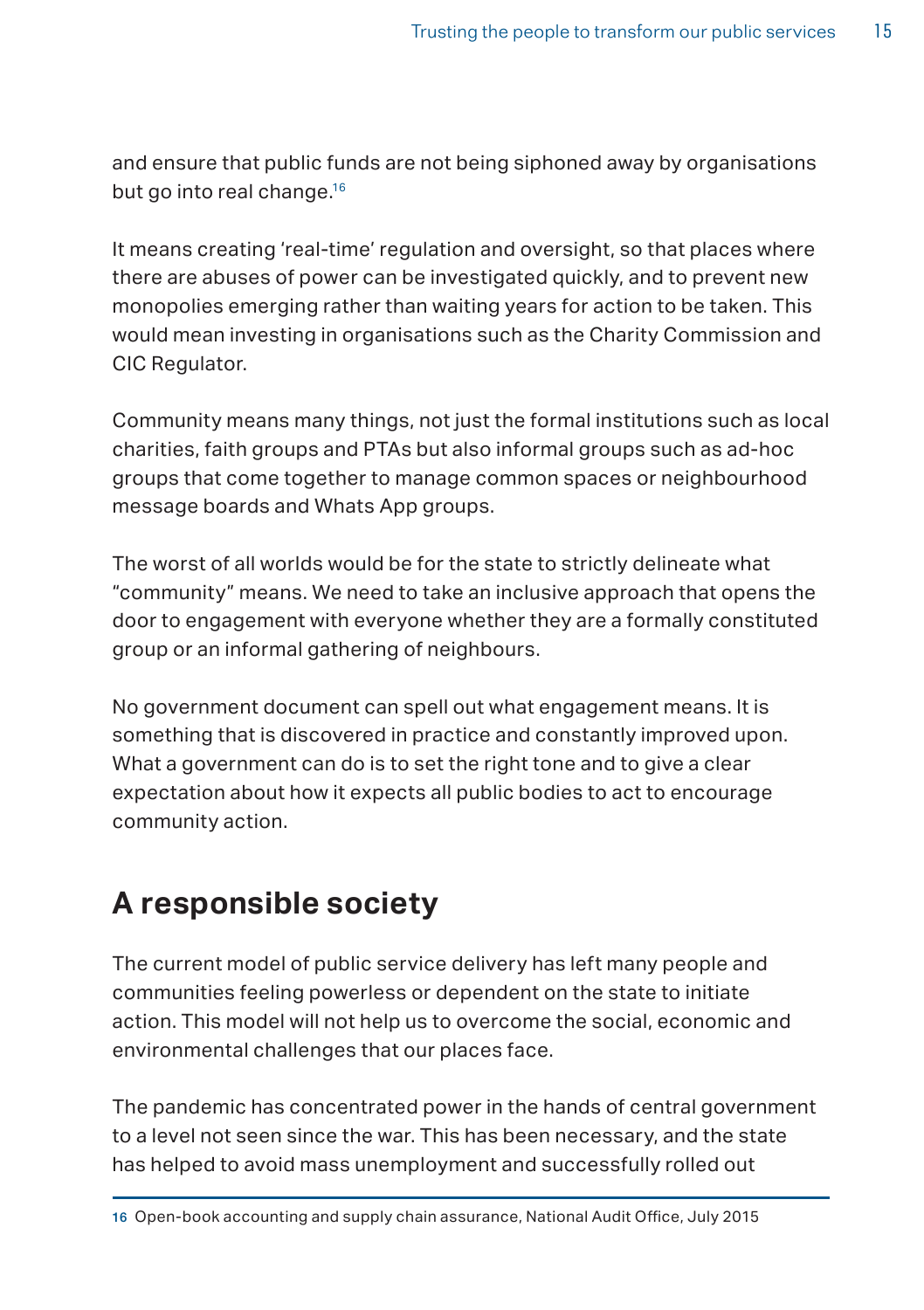vaccines. The temptation will be for politicians and officials to continue to centralise, sucking power away from local government and communities and concentrating it in Whitehall, just as we saw after both world wars.

The better alternative is to identify and encourage the real source of power during this pandemic, which is the solidarity that people have shown for their communities and their country.

This solidarity was demonstrated by the 4,000 Mutual Aid Groups which sprang up throughout the country during the past year, mobilising as many as three million people according to research by New Local; by the 750,000 people that signed up to the NHS Volunteer Scheme when the call was given, three times more than was expected and five times more than was needed; and by the thousands of businesses that have donated money, staff time and the use of their facilities to local projects.<sup>17</sup>

These principled and practical people can become the national movement that we need to renew our places and our public services. They are embedded in their communities and unencumbered by previous ways of doing things. They are able to try new ways to reach people and can complement the state's delivery of acute and emergency services. All they need is the patient investment and infrastructure to help them to succeed.

We must see the centralisation that resulted from the pandemic as an exception, a necessity rather than a model. This new road for Britain would seek to tap into the public appetite to do something to help the recovery from COVID and channel that into local action, encouraging the formation of new groups and institutions to tackle our biggest challenges, from the obesity crisis to the loneliness epidemic. To do this we need to put money and power into the hands of these citizen-led initiatives and give them the backing of the state.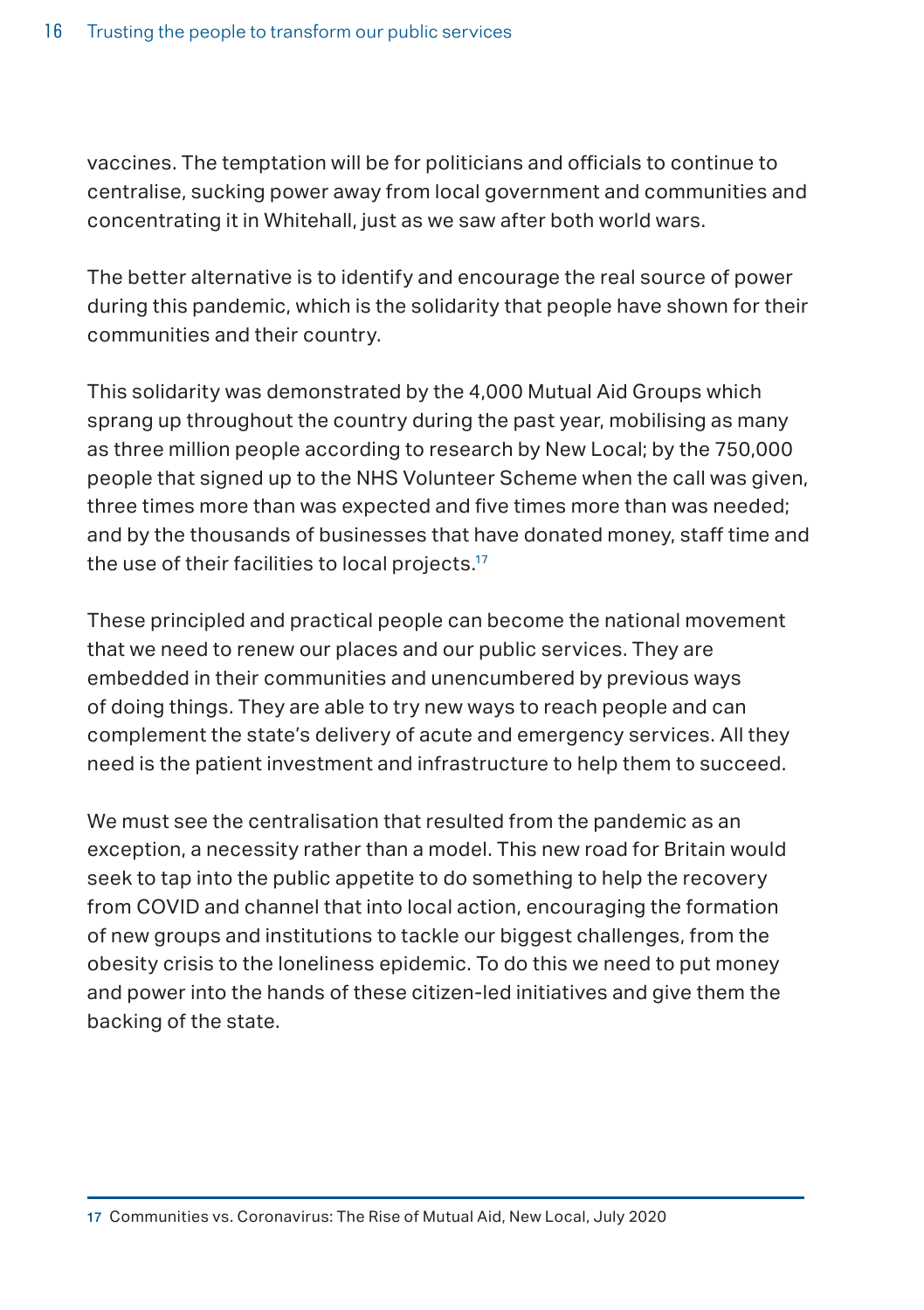## <span id="page-16-0"></span>**Real devolution**

The core of any new community-powered Conservativism must be an ambitious programme of devolution. Westminster cannot hope to administer a community-powered future from the centre. In places such as Wigan, Fleetwood, East Ayrshire and Rotherham the key has been to give power and finance to local government and agencies who can provide a clear point of contact for the wider community.

It also means moving from emergency response to prevention. The key to success in all these places is that they have seen the need to get upstream and tackle social and environmental problems at their source rather than wait for things to go bad. This requires leadership and with short-term political cycles, there is always an incentive to focus on what is expedient rather than what solves problems in the longer term.

It also means that we need to change the funding model of services to incentivise prevention. Place-based budgeting is one solution. A study by Ernst & Young in January 2013 found that place-based budgets, which pool together local public service funding in an area around shared objectives and allow for more flexibility on how money is spent on different agencies, could save up to £20bn over a five year period based on pilots taking place around the country.18

Rather than seeing money flow out of local areas if they are successful, we should create a model to share savings with local areas. If a local town or area knows that in saving money through preventive public services, it can keep half of that money to spend on whatever it likes locally, that will generate far more interest and local buy-in. Rather than seeing the sustainability of the public finances as purely the responsibility of Westminster, we need local places to see the value for them in taking the lead.

With Brexit done and light at the end of the tunnel from the pandemic, the Conservatives need to return to their devolving instincts.

18 Whole Place Community Budgets: A Review of the Potential for Aggregation, Local Government Association, January 2013 p.1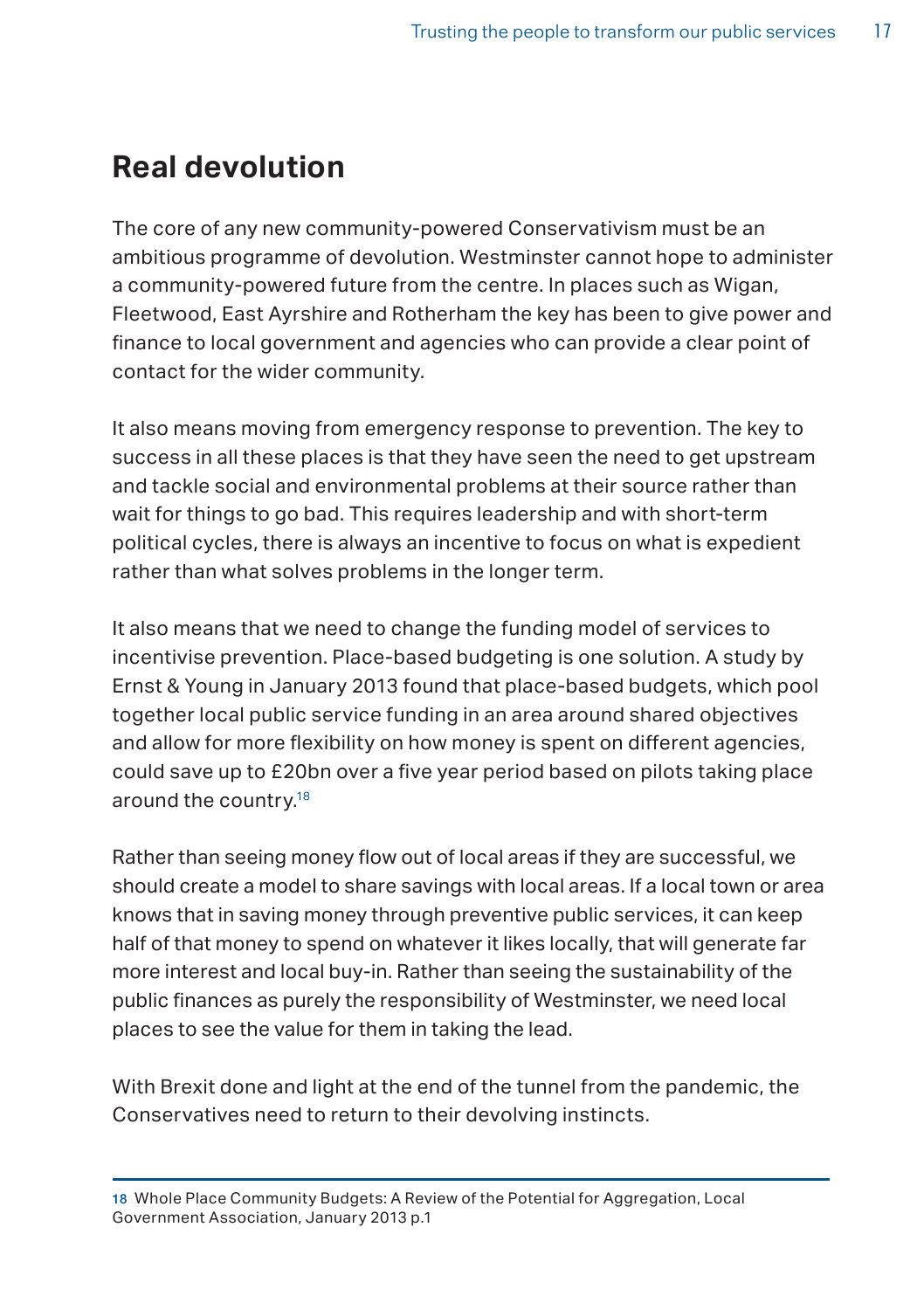Crucially, however, devolution to local councils is not enough. We need a 'double devolution' of power from local councils into the hands of local people.

#### **Community power in action – Essex Council & Essex Recovery Foundation**

Conservative run Essex Council has decided to take a different path to tackling drug and alcohol addiction, giving power to local people.

Rates of hospital admission related to alcohol in parts of Essex are higher than the average across England, with admissions in Colchester at 723 per 100,000 of the population compared to 636 across England as a whole (2016/17 data).

Collectively drug and alcohol addiction is costing the state hundreds of millions a year, through increased demand for health services, links to criminal activity and unemployment.

Rather than a traditional model which would put more emphasis on state action, Essex Council is setting up the Essex Recovery Foundation, an independent charity run by local people recovering from drug and alcohol addiction, as well as experts. This independent charity will commission and select drug and alcohol recovery services across the county.

The aim is to provide a credible organisation that local people can engage with, with no stigma attached as well as an independent and consistent focus on tackling the issue.

After years of having power withheld from them by central government, there is a big risk that any devolution settlement will see any new power jealously guarded by local authorities. But we must remember that the aim of devolution is not to turn the Town Hall into a local version of Whitehall. The aim of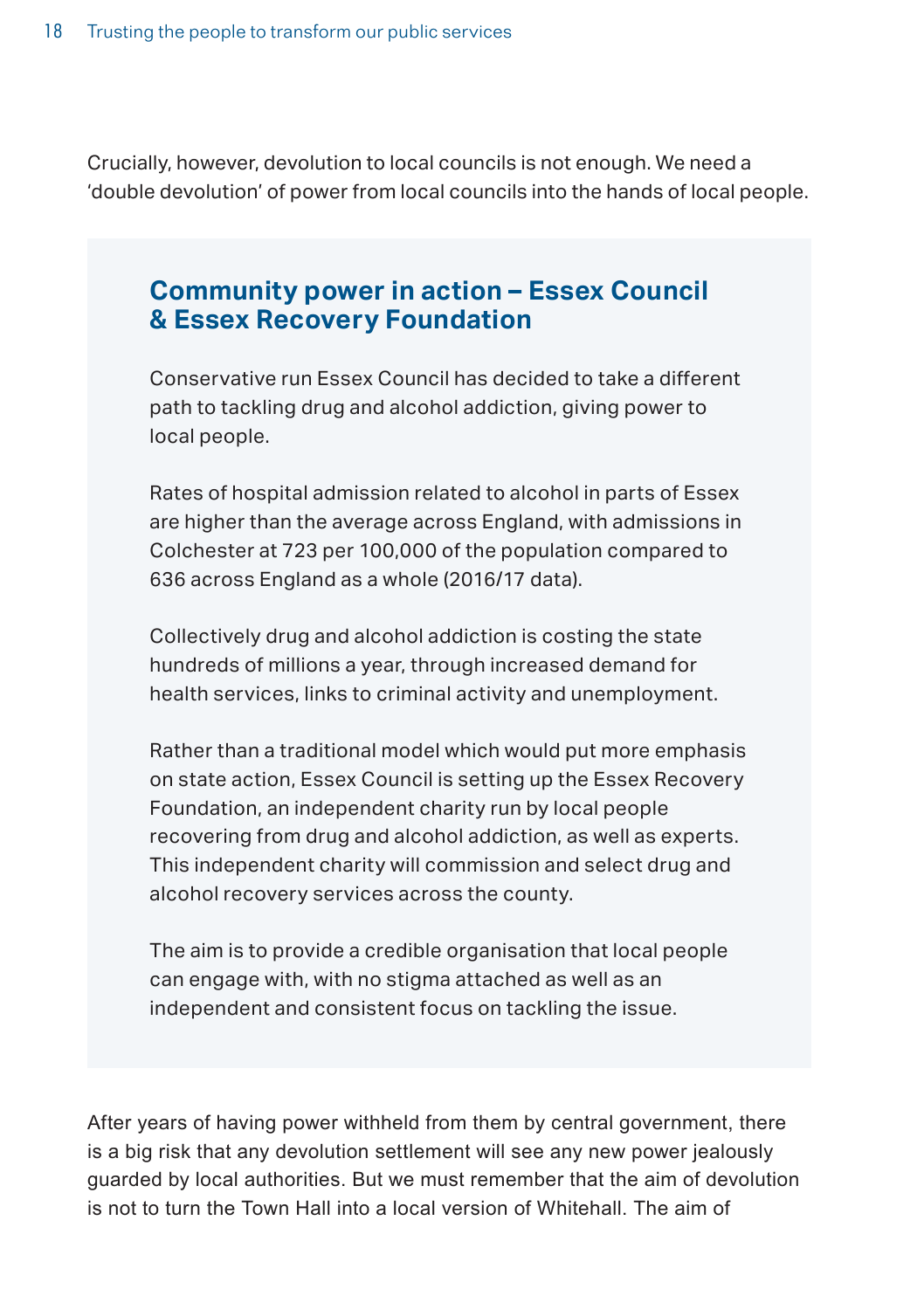devolution is to instil a new culture into our governance and to put power into the hands of the people.

There is a model for government in the way that City Deals have been carried out in some parts of the country. The concept of a City Deal is a simple one where areas would be given additional powers and funding in return for setting agreed upon objectives.

We need a similar approach to community power. One suggestion is that more power and funding should be given to local councils, but in return for this power, councils should have to agree "Community Covenants" for their local areas. These covenants would be modelled on successful approaches, such as the Wigan Deal, with local councils committing to investing in and supporting community power. They should be built not just with councillors or public sector bodies but with local people through meaningful engagement, both in public meetings and through online methods. Within each area, space should be given for local neighbourhoods to build and adapt their own covenants. A similar proposal has been put forward by Onward in their recent *Turnaround* report.<sup>19</sup>

Whitehall's job will be to monitor these covenants and ensure that they are being implemented, with consequences for funding if they fail to take steps to transfer power into the hands of local communities. Local people should be empowered to challenge these Community Covenants if they believe they are failing their area and should be reviewed at least once a decade to ensure that they remain relevant.

This will require an upskilling and empowerment of local government. Engaging with communities will take time and we need local government to be able to undertake that engagement. The Cabinet Office has experimented with models such as the Commissioning Academy to improve the way that local government and agencies commission and procure local services. We need a Community Power Academy if we are going to successfully upskill local government to be able to build effective relationships with local communities.

<sup>19</sup> Turnaround: How to regenerate Britain's less prosperous communities by helping them take back control, Onward, September 2021 p.4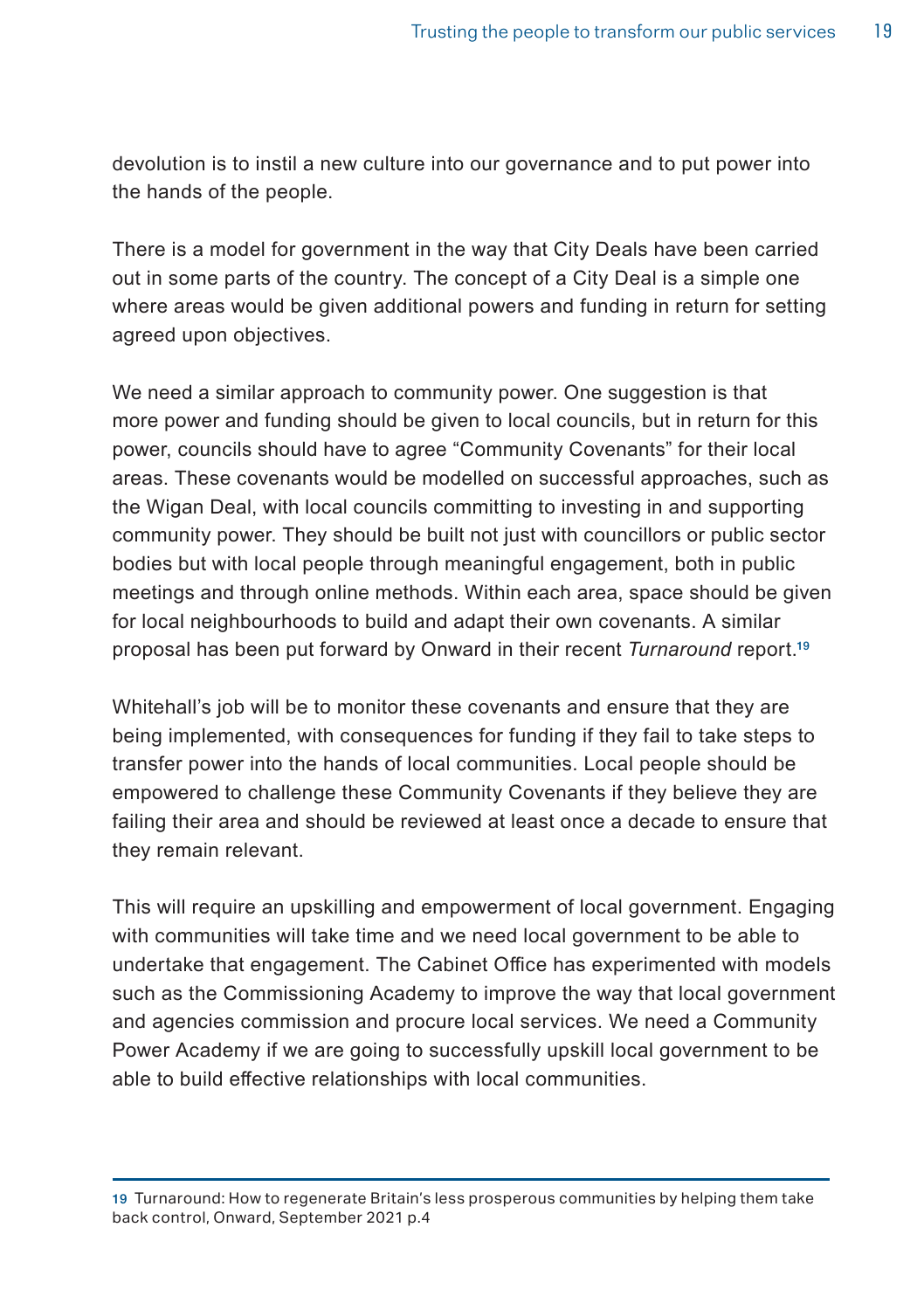#### **Building on local assets - Derby City Council & Local Area Coordinators**

Conservative-run Derby City Council has been experimenting with 'Local Area Coordinators' for nearly a decade.

Local Area Coordination is an asset-based approach, drawing on people's skills, strengths and interests to identify their goals and vision for a 'good life'. Coordinators "walk alongside" a person to identify how friends, family and wider networks can help achieve their goals, before considering the role of statutory or commissioned services.

Independent evaluation of the Local Area Coordination approach by Kingfishers found that this approach provided significant benefits to the local community and encouraged higher levels of self-reliance. Overall, Kingfisher estimated that for every £1 that was invested in the scheme, £4 of social value was created.

The benefits of the Local Area Coordination approach have encouraged the council to expand the approach to support young people that left care. A similar approach has also been taken by Conservative-run Thurrock<sup>20</sup>

This would be based upon the lessons that we have learnt from the successful implementation of community power which, as highlighted by New Local's research *The Community Paradigm* would include greater participatory and deliberative decision-making, collaborative delivery of public services and greater community involvement in commissioning.

20 Social Value of Local Area Coordination: a forecast social return on investment analysis for Derby City Council, Kingfishers, March 2016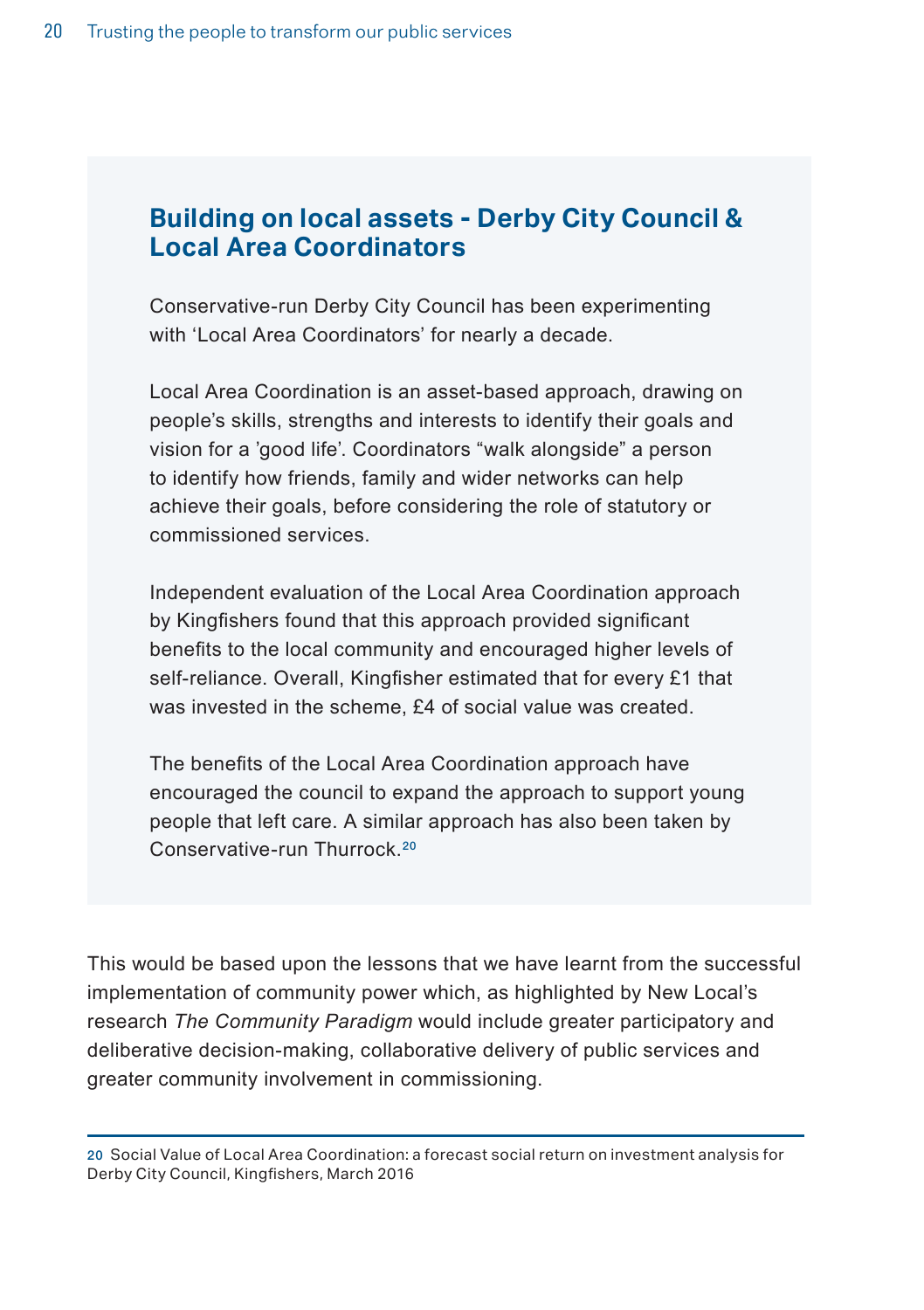While we need to be flexible and allow for local variation, the lesson from the past is that we cannot allow places to opt-out of community power and continue with business as usual. Every area should have a Community Covenant in place, with a clear plan for encouraging community power by the end of the Parliament. Central government should be prepared to invest in the creation of these Covenants to unlock the power and engagement of local places which will save money over the long term.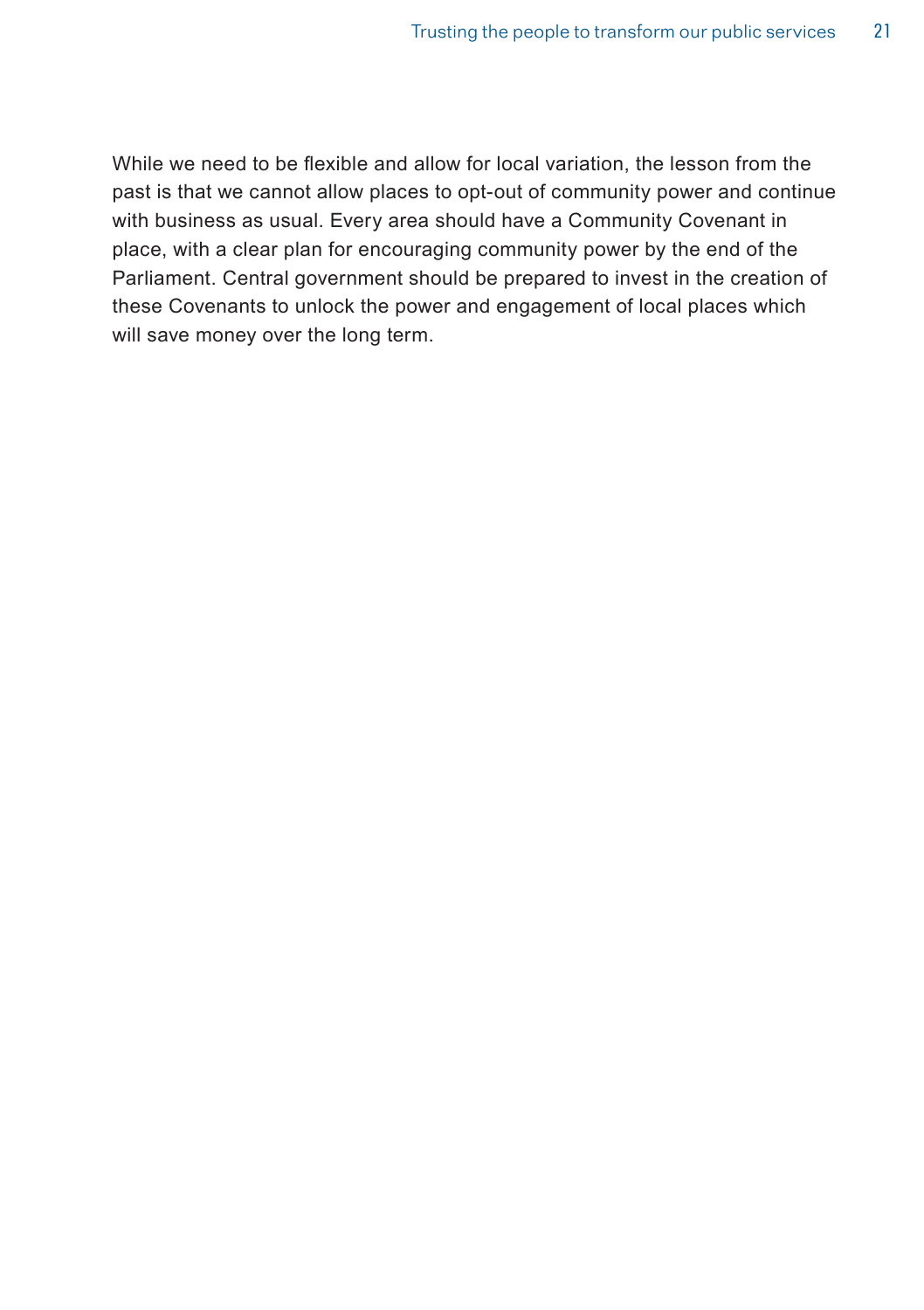## <span id="page-21-0"></span>Chapter 2. Trusting the people to run a stronger economy

## **Public spending**

Despite the efforts of governments over forty years to tightly control public spending, keep the tax burden low and to provide a light-touch regulatory regime, the size of the state, the size of our tax bill and the size of our debt burden has increased.

When Margaret Thatcher was elected Prime Minister, the UK tax to GDP ratio was 30.6%. By 1997, the situation was little different, with tax to GDP sitting at 30.2%. By the end of the Blair-Brown Ministries the tax to GDP ratio had come up to 32.7%. Even before COVID, tax to GDP had risen to 33.4% of GDP. Now, according to the IFS, after a decade of Conservative-led governments, the UK tax to GDP ratio will be 35%, the highest sustained level of tax since the Second World War.

Unsurprisingly, the state has not got smaller over this time. In 2020-21 government spending will be just under 42% of GDP, similar to the levels in 1979. Public sector debt has also risen from 45% in 1979/80 to 80% in 2018/19, before COVID.

Public spending can only be reduced if the demand for this spending – people's need for expensive healthcare, social care and welfare – is reduced first.

We need a new approach and as with public services, we need to trust the people. More specifically, we need to trust the entrepreneurs, leaders, managers and staff of UK plc.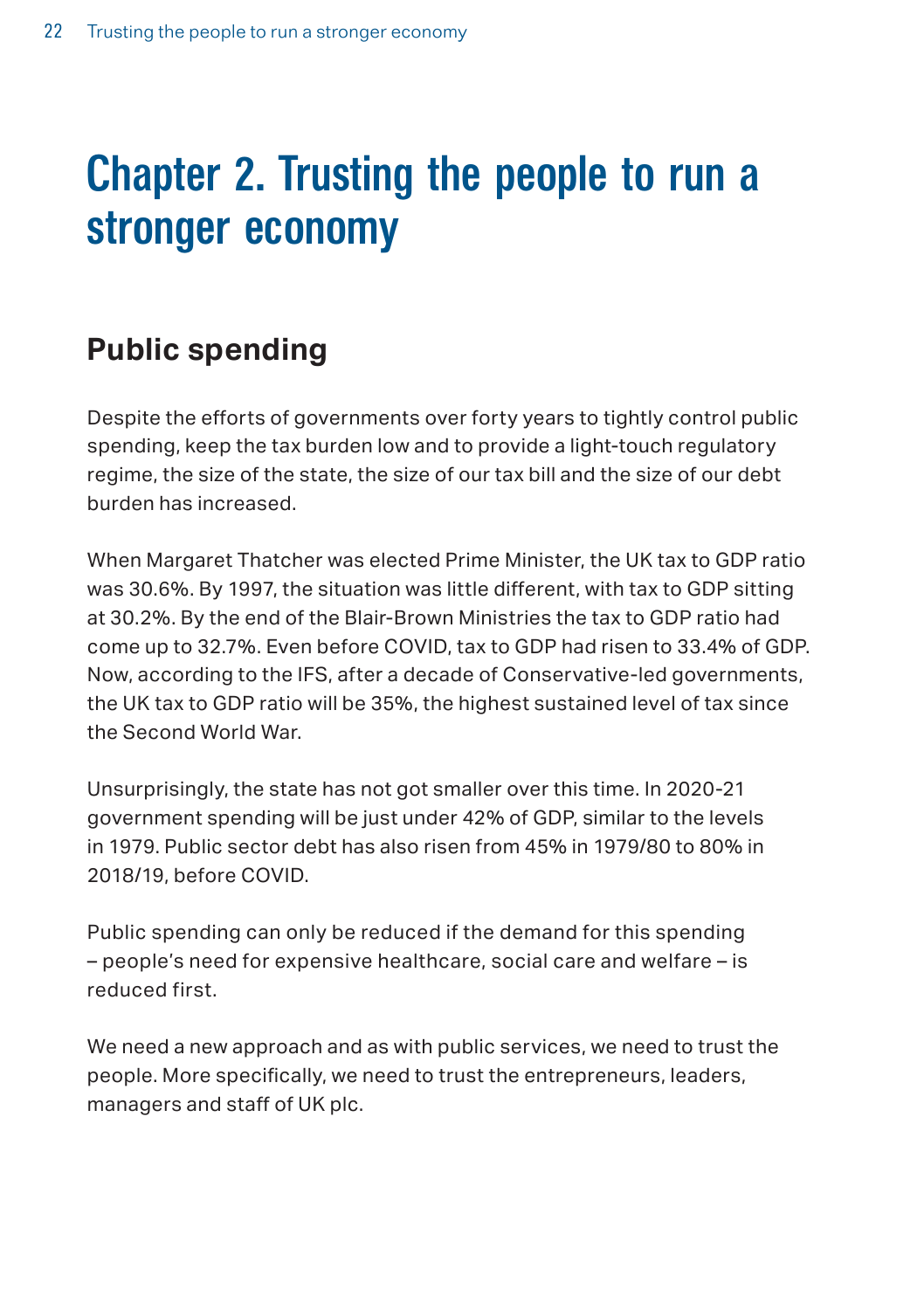### <span id="page-22-0"></span>**Better businesses**

Quite rightly, in the wake of Brexit, the government is considering how we can maximise the impact of public spending to level up the country, including using public procurement budgets to drive growth in less prosperous regions.

The UK's medium and large businesses, those that employ more than 50 employees, turn over three times as much as the entire UK Budget. They also employ two and half times as many people as the public sector. These 44,000 companies collectively have a far greater economic power than the British Government.

The decisions that these businesses make in the wake of the pandemic will determine the type of recovery we have and the future of our local communities.

Like everyone else, the people who work in the private sector live in neighbourhoods and many feel a sense of belonging to the areas that they work in. The problem is that our economic system discourages businesses from fulfilling their responsibilities to our communities and the nation.

Our financial institutions are focused on short-term profitability rather than long-term value creation. Competition policy likewise rewards the externalising of costs and discourages innovation. The tax system is indifferent to whether a firm puts back into society.<sup>21</sup>

Not only does this approach lead to lower levels of growth and prosperity. It also means that we are not tapping into the innovation and ingenuity of our business community. We are trying to fight the biggest challenges of our time with one arm tied behind our back.

The solution is simple. We must put the community and the citizen back at the heart of business. We need to remodel our economic institutions to put the values of ordinary people, rather than the abstract forces of finance, at the centre of decision making.

21 Bounce back Britain: COVID-19 economic response and learning the policy lessons from the financial crisis, Social Market Foundation & Social Enterprise UK, June 2020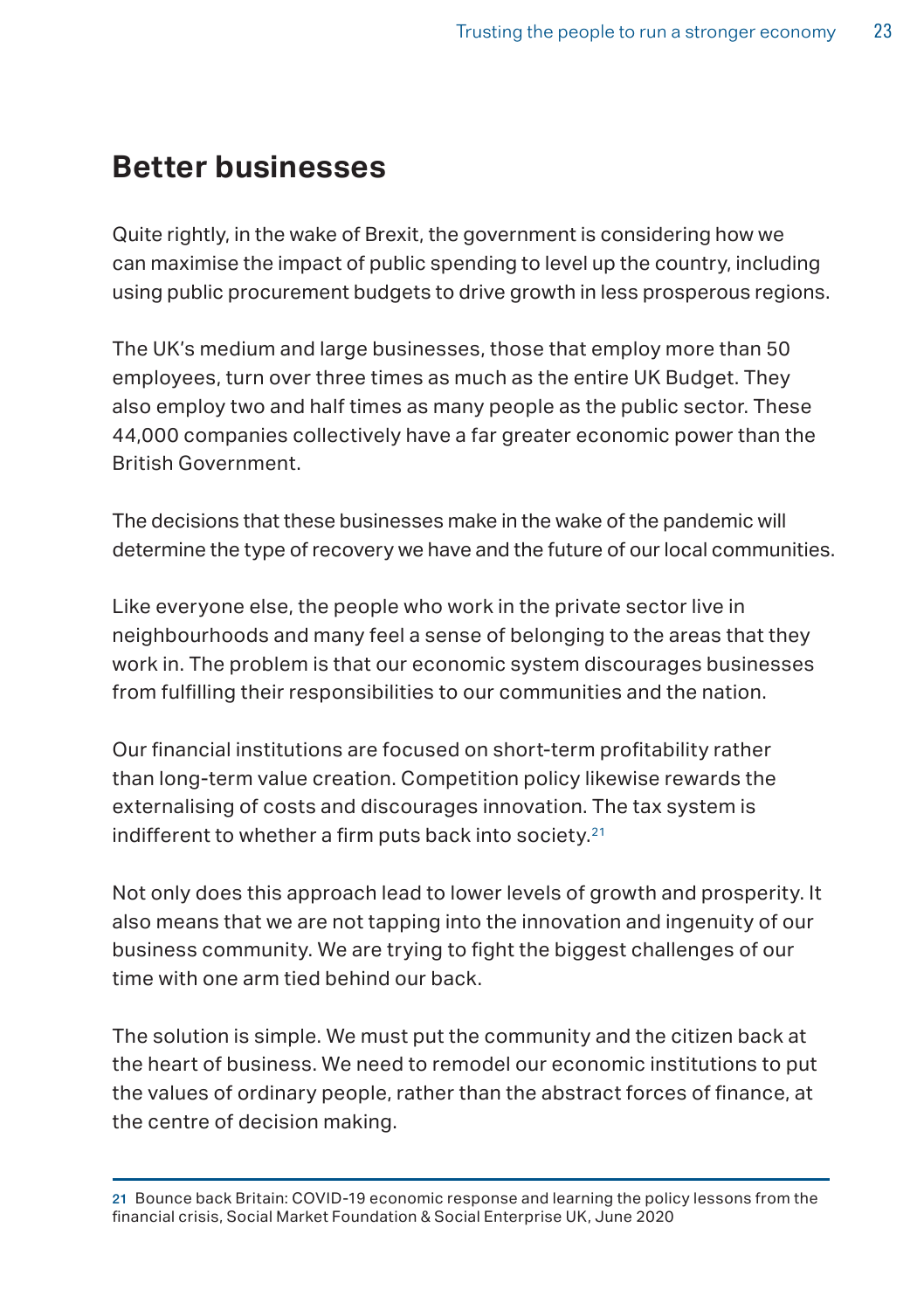There are enlightened businesses that have shown the way forward and many more that can be encouraged to follow them. Nationwide, the largest building society in the world, has been finding ways to bring people and business together. Their first housing development in over a hundred years, Oakfield, has been led by the local community in Swindon. Nationwide hired a community organiser to reach people who had never been involved in planning and decision making before to ensure that the development felt owned by the community. Oakfield is a model which other developers and businesses can take forward.

Nationwide are not alone. Timpson's have hired over 1,500 ex-offenders since 2008, helping to give people a second chance and avoid a return to crime. The Co-operative Group has put tackling food poverty at the core of their business. But we are not going to get more businesses like this by accident. We need to put in place a framework which encourages businesses to see themselves as active citizens in our society.

Many of the businesses that contribute the most to society are employeeowned and have shown the value of a governance model which aligns the interests of staff and shareholders. The Nuttall Review in 2012, for example, found that employee-owned businesses have higher levels of productivity and growth than other companies.<sup>22</sup> It also noted that there was "proven research" that employee-ownership generated broader benefits to employee well-being and to the wider community.<sup>23</sup>

We need to look again at the incentives to encourage employee-ownership and policies such as Employee Ownership Trusts which have not been taken up as much as they could have been.24 We should also consider other market incentives, such as lower corporation tax, for companies that share wealth and control with their staff.<sup>25</sup>

<sup>22</sup> Sharing Success: The Nuttall Review of Employee Ownership, July 2012 p.23 23 Ibid. p.33

<sup>24</sup> There are currently only 567 Employee Ownership Trusts in the UK. See "What the Evidence Tells Us", Employee Ownership Association, accessed September 2021

<sup>25</sup> Bounce back Britain: COVID-19 economic response and learning the policy lessons from the financial crisis, Social Market Foundation & Social Enterprise UK, June 2020 p.30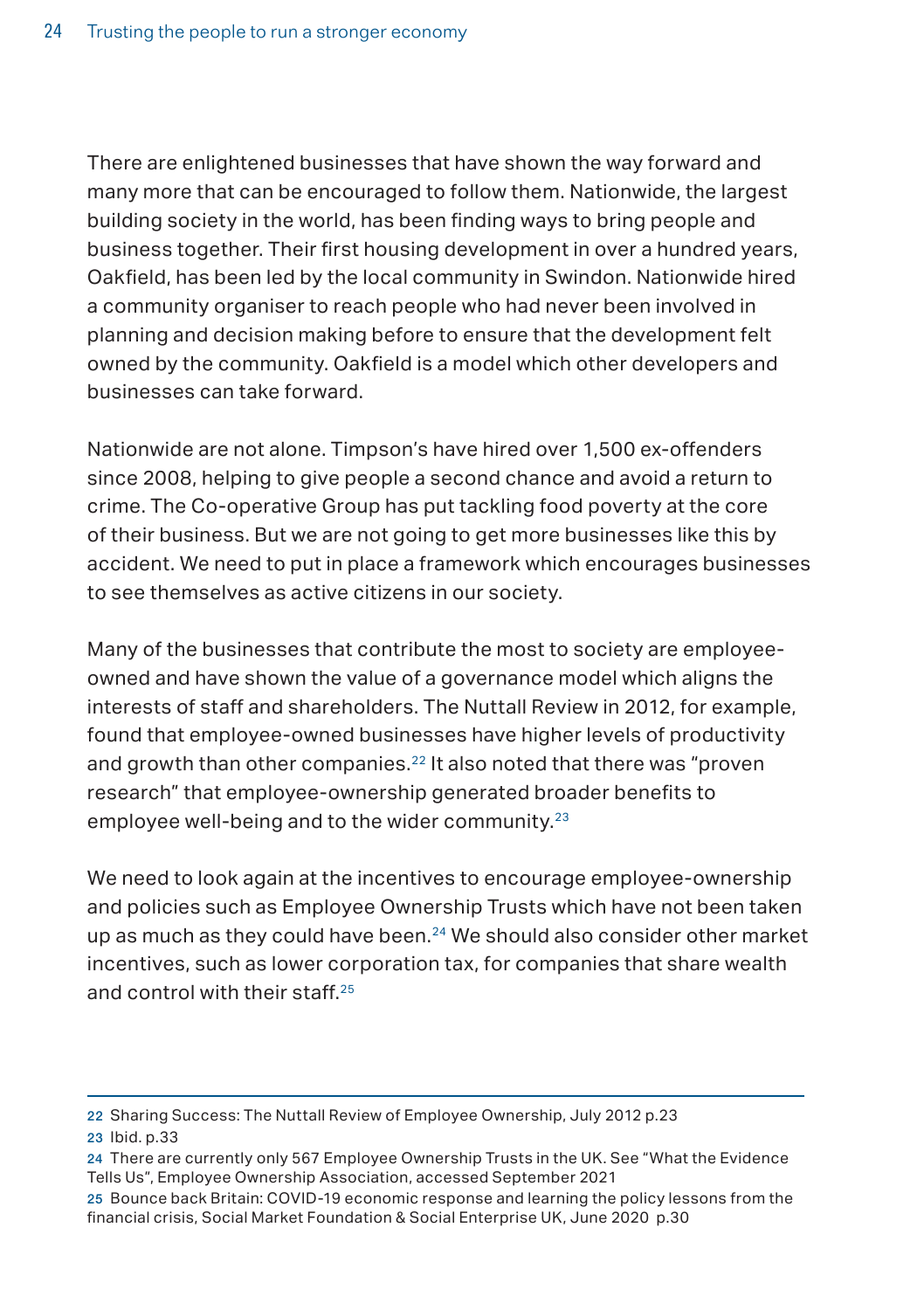We need to encourage the growing wave of social enterprises and community businesses. There are now over 100,000 of these businesses in the UK, employing 2m people.26 These are businesses which are reinvesting their profits back into their local places, hiring disadvantaged people and protecting the environment. COVID has encouraged a new wave of these businesses, with a 15% increase in the number of Community Interest Companies in the past 12 months alone – four times the rate of the rest of the private sector.<sup>27</sup> People want to build back better and are increasingly setting up businesses with that purpose in mind.

There are a diverse range of social enterprises and community businesses cutting across sectors. For example Giroscope, a social enterprise in Hull, trains local people who are far from the labour market to renovate disused houses, providing work placements for over 140 people last year. This included ex-offenders, young people, the long term unemployed and people with mental health problems or learning difficulties. Giroscope is an example of how business can be used to tackle multiple challenges, from our housing shortage to spreading opportunity to those from disadvantaged backgrounds.

The Sewing Rooms is another example based in Skelmersdale, West Lancashire, a 1960s "planned town" with significant pockets of deprivation. The Sewing Rooms trains vulnerable people – victims of domestic abuse, the long term unemployed, ex-offenders – to manufacture soft furnishing, accessories, and bespoke upholstery for their public and corporate clients. The Sewing Rooms has worked with over 4,000 people and trained 130 exoffenders. Now employing 15 people, they have switched to manufacturing coronavirus retardant face masks using crowdfunding during lockdown. With the boost to demand, they hope to take on another 5 employees which would increase their staffing levels by over one third.

We also need to support our family businesses, many of which are pillars of their local community and have made significant contributions to our economy. There are 5m family businesses in the UK, employing 14m

27 Analysis of CIC Regulator data, September 2021

<sup>26</sup> The Hidden Revolution, Social Enterprise UK, October 2018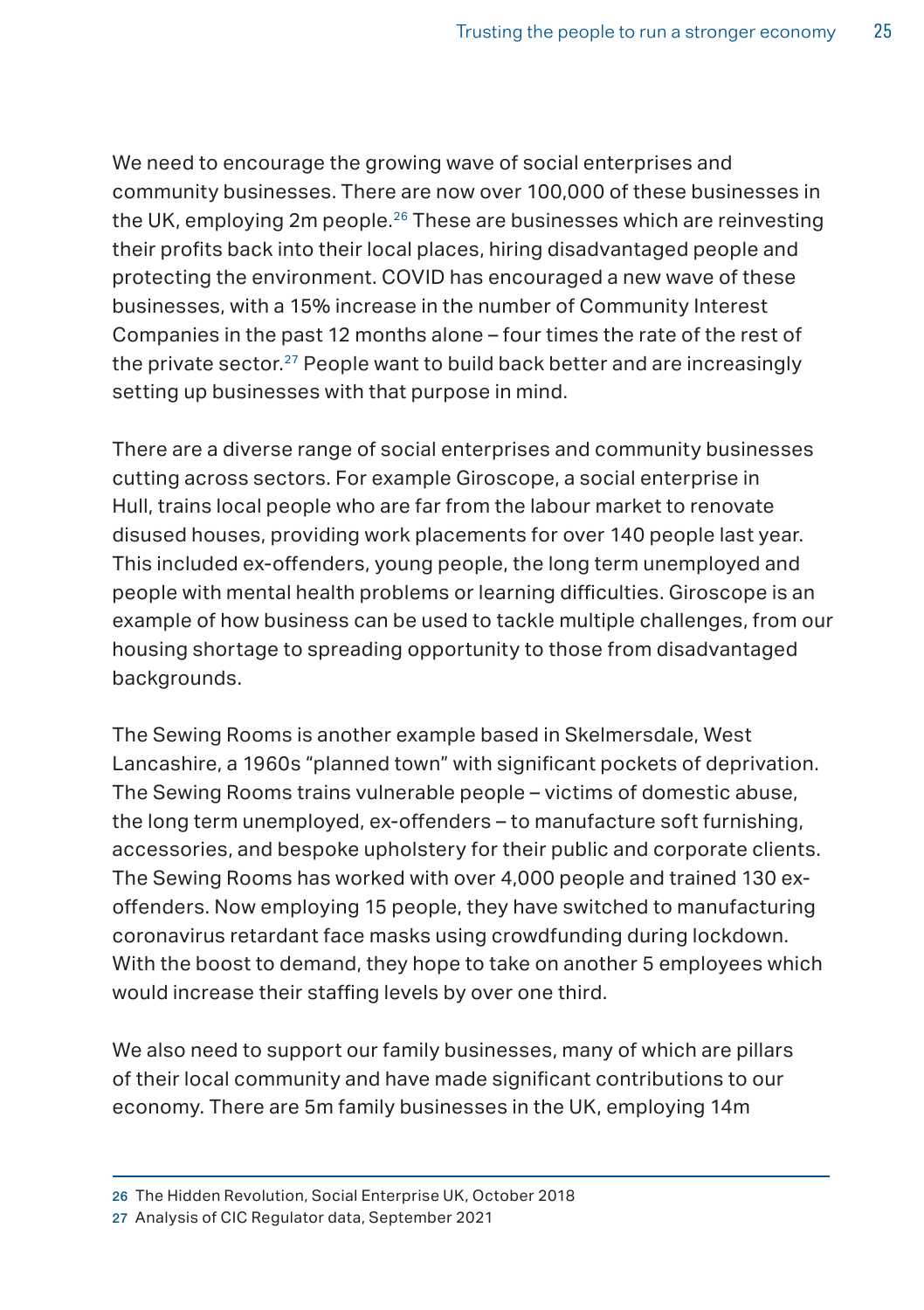<span id="page-25-0"></span>people.28 Taken together these businesses produce 31% of UK GDP.29 Worryingly, however, according to the New Economics Foundation over the past three years 120,000 of these firms have seen their owners consider retiring or selling up.<sup>30</sup> This is both a risk to local places, but also a huge opportunity to expand community ownership of business and bring in a new generation of entrepreneurs.

But we also need to do more to support family businesses and to ensure that they are able to survive and thrive in our modern economy. Research suggests that family businesses are more likely to seek non-economic goals and take greater care over their local environment than other forms of business, critical at a time when we need businesses to contribute to levelling up and Net Zero.31

## **Role of government**

The operational and commercial decision making of our businesses has far more impact on society and our economy than their charitable programmes. Decisions about hiring, investing and buying British are more important than a few million pounds donated to good causes every year. We need our businesses to act like citizens, with an active role to play, rather than seeing their contribution purely through paying their taxes, or a few person-hours given by corporate volunteers.

There are numerous policy levers at our disposal. We need to look again at the governance of our companies, to encourage every business to be a good citizen. The campaign for a 'Better Business Act' which would change s172 of the Companies Act to put in a stronger commitment to social and environmental purpose has received backing from the Institute for Directors and over 700 UK businesses.32

<sup>28</sup> About Family Business, Institute for Family Business, accessed September 2021

<sup>29</sup> The State of the Nation: The UK Family Business Sector 2019-20, Oxford Economics & Institute for Family Business, May 2020

<sup>30</sup> Co-operatives Unleashed: Doubling the size of the UK's Co-operative Sector, New Economics Foundation, July 2018 p.4

<sup>31</sup> "The economics of COVID-19: Initial Empirical Evidence on How Family Firms in Five European Countries Cope with the Corona Crisis". International Journal of Entrepreneurial Behavior & Research, May 2020

<sup>32</sup> betterbusinessact.org, accessed September 2021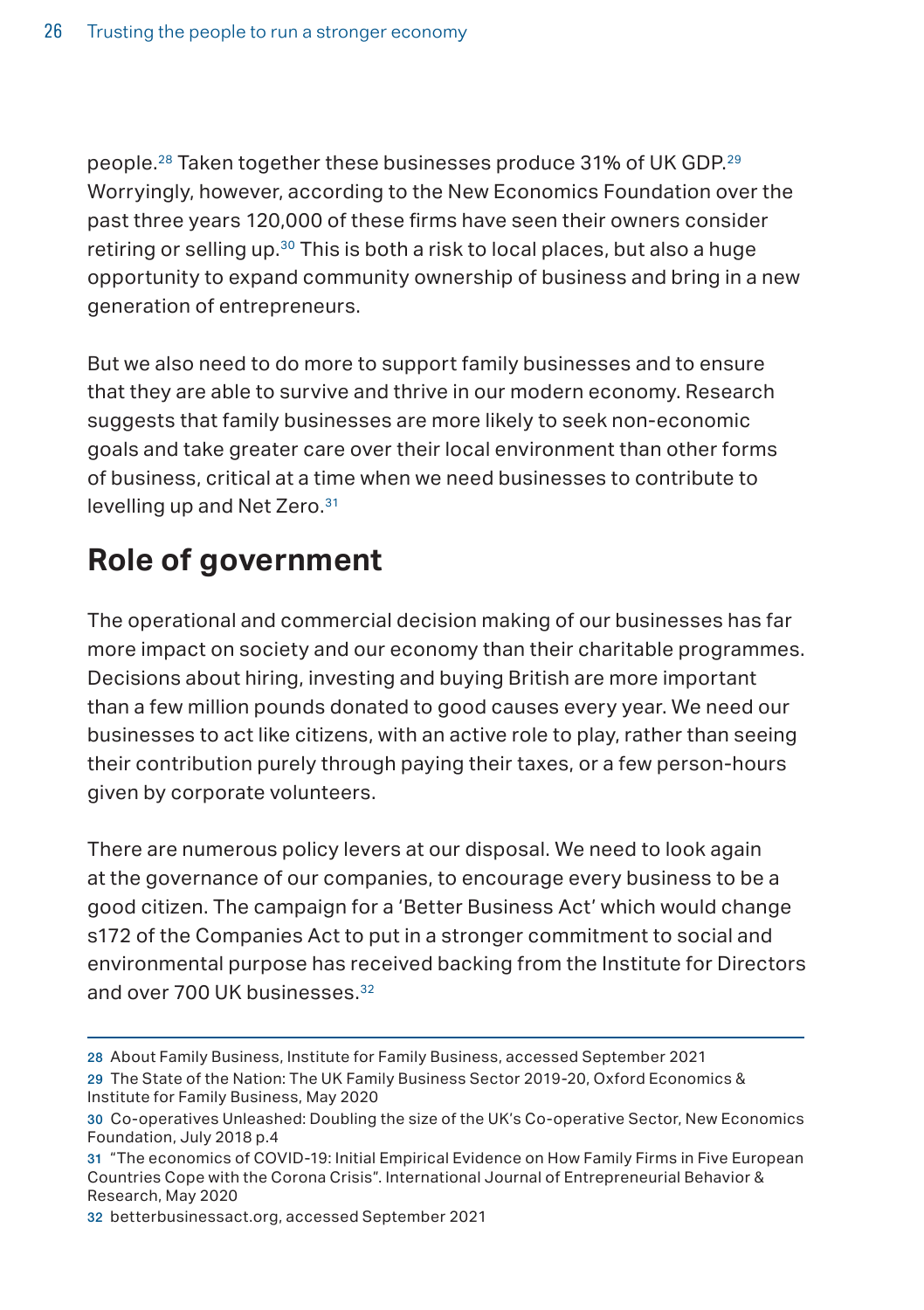<span id="page-26-0"></span>We have seen in recent years the pressure that private equity has put on British companies to prioritise the short-term profitability of business over long term value creation. We need to empower business owners to resist that pressure by looking at the regulation and transparency of takeovers and ensure that directors' duties focus on doing the right thing for the company and creating rather than extracting value.<sup>33</sup>

## **Purpose drives profits**

By embedding business more fully into society, we can achieve higher levels of growth and productivity.

Research has been growing since the 1990s that embedding a mission beyond profit into the business leads to better financial and economic performance. In the early 1990s, Jim Collins and Jerry Porras found that "visionary companies" (guided with a purpose beyond making money) returned six times more to shareholders than explicitly profit-driven rivals.<sup>34</sup> A 2015 report by the Harvard Business Review, *The Business Case for Purpose*, found that 53% of executives who said their organisation had a purpose beyond profit, believed that their company had greater success with regards to innovation and transformation efforts compared those that said that they had no purpose beyond profit.<sup>35</sup>

Socially-motivated business models such as social enterprise have regularly reported higher levels of innovation and investment than those of other forms of business and achieve higher levels of growth as a consequence. For example, the latest data found that half of UK social enterprises had grown their turnover before COVID, compared to just a third of SMEs overall.<sup>36</sup> Similar higher levels of growth have been found within B-Corps, businesses which explicitly seek both profit and a wider social and environmental purpose. British B-Corp's grew their turnover by 15% between 2017 and 2019, compared to an average of 3% for all SMEs.<sup>37</sup>

<sup>33</sup> Principles for Purposeful Business: How to deliver the framework for the Future of the Corporation, British Academy, November 2019

<sup>34</sup> Built to Last: Successful Habits of Visionary Companies, Jim Collins & Jerry Porras, October 1994

<sup>35</sup> The Business Case for Purpose, Harvard Business Review, October 2015 p.3

<sup>36</sup> State of Social Enterprise 2019, Social Enterprise UK, October 2019

<sup>37</sup> How do UK B Corps perform?, B Lab United Kingdom, accessed September 2021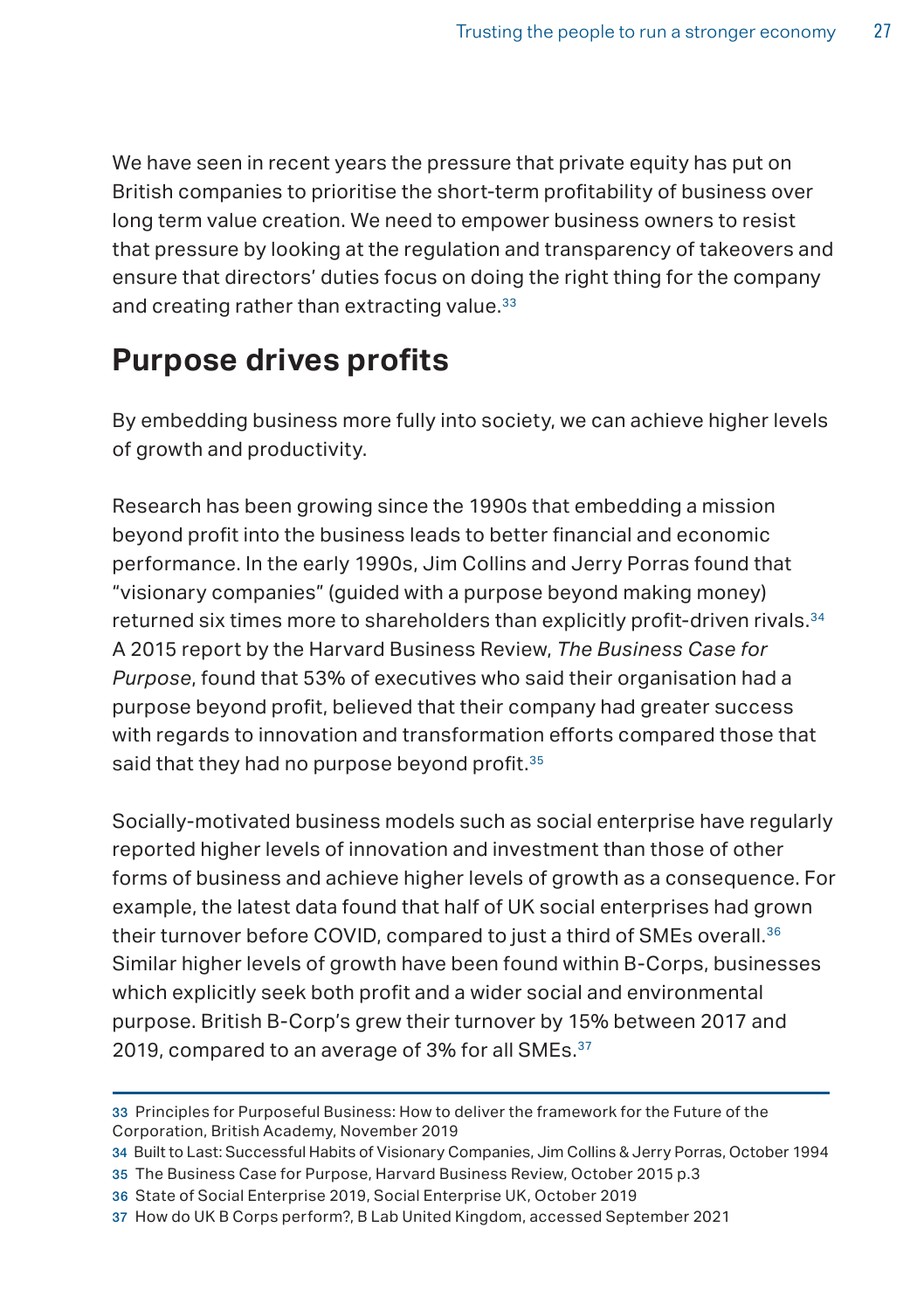A growing convergence is taking place around greater levels of employee engagement and social purpose. Research from the United States found that employee-owned B Corps outperformed their non-employee owned peers.<sup>38</sup> Britain has an opportunity to build on our traditions of social responsibility, employee ownership and innovation to create the models of the future.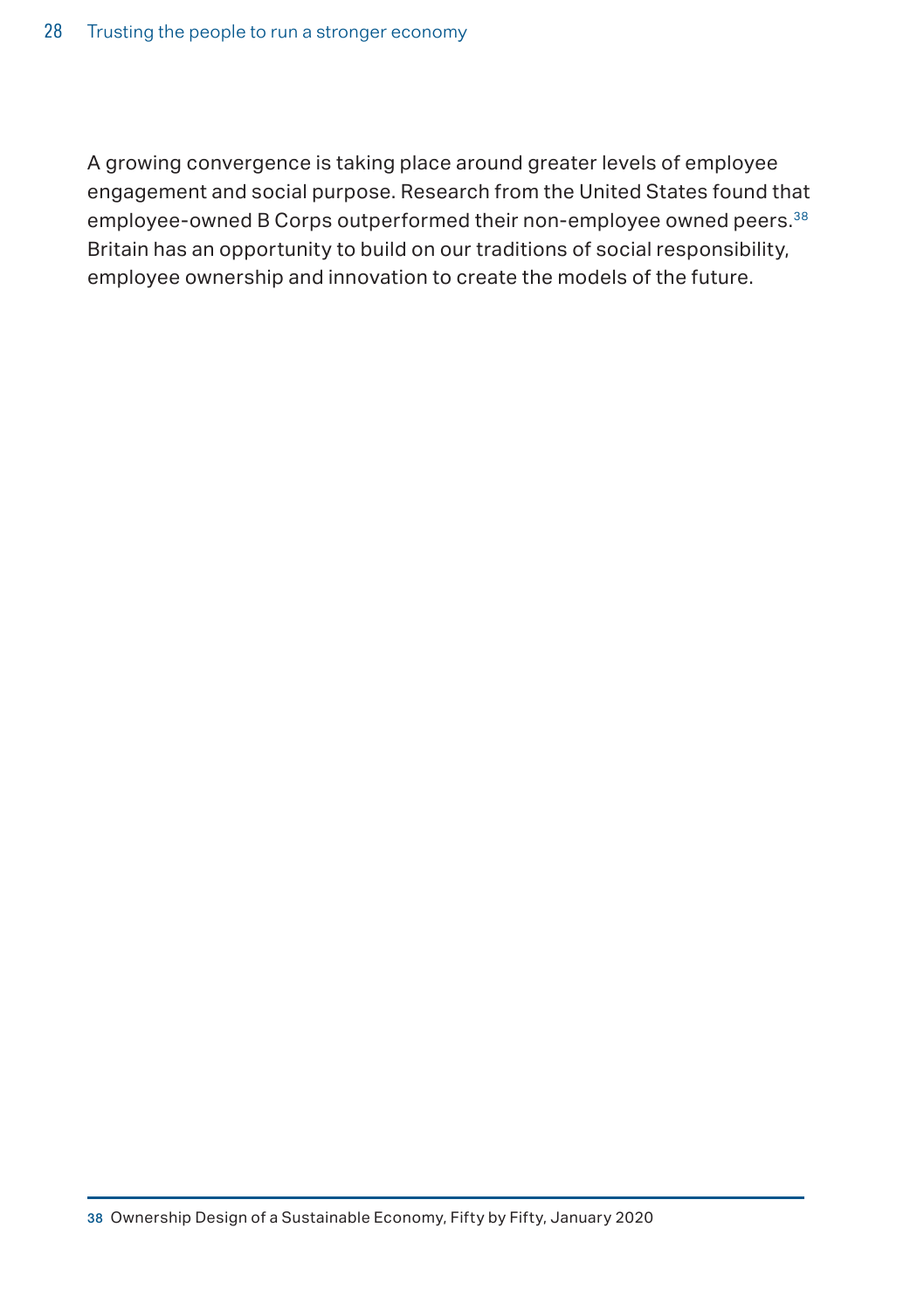## <span id="page-28-0"></span>Chapter 3. Trusting the people to build stronger local communities

## **Beyond economism**

The past decade has seen a growing understanding of the power of community in our lives.

People want the benefits of global culture, trade and travel, but this does not mean that they have stopped caring about the places where they live. The myth of globalisation, that people were on the cusp of rejecting their sense of belonging and loyalty to their local community or their country has been shattered.

Research by Opinium commissioned by the National Lottery Community Fund last year found that 69% of people felt part of their local community and over a third (35%) said that COVID had made them feel even more part of that community.39 With a move towards more hybrid working patterns where people will be even more closely tied to their neighbourhood, this is not a trend that is going to disappear. Place is here to stay.

As Conservatives we should welcome this understanding about the importance of communities. Some people like to dismiss us as parochial for showing loyalty to our neighbourhoods, villages, towns and cities. Worrying about keeping a local high street open may seem a limited ambition when compared with 'building back better' after the pandemic or global challenges like climate change. But this ignores the power of place.

There is no route to tackling the biggest issues of our time which does not depend on community action. Just as importantly, people will judge the country's success in dealing with those big picture problems by the change that they see in their own local area.

39 New research highlights the importance of communities and identifies loneliness as a key issue, National Lottery Community Fund, 12 January 2021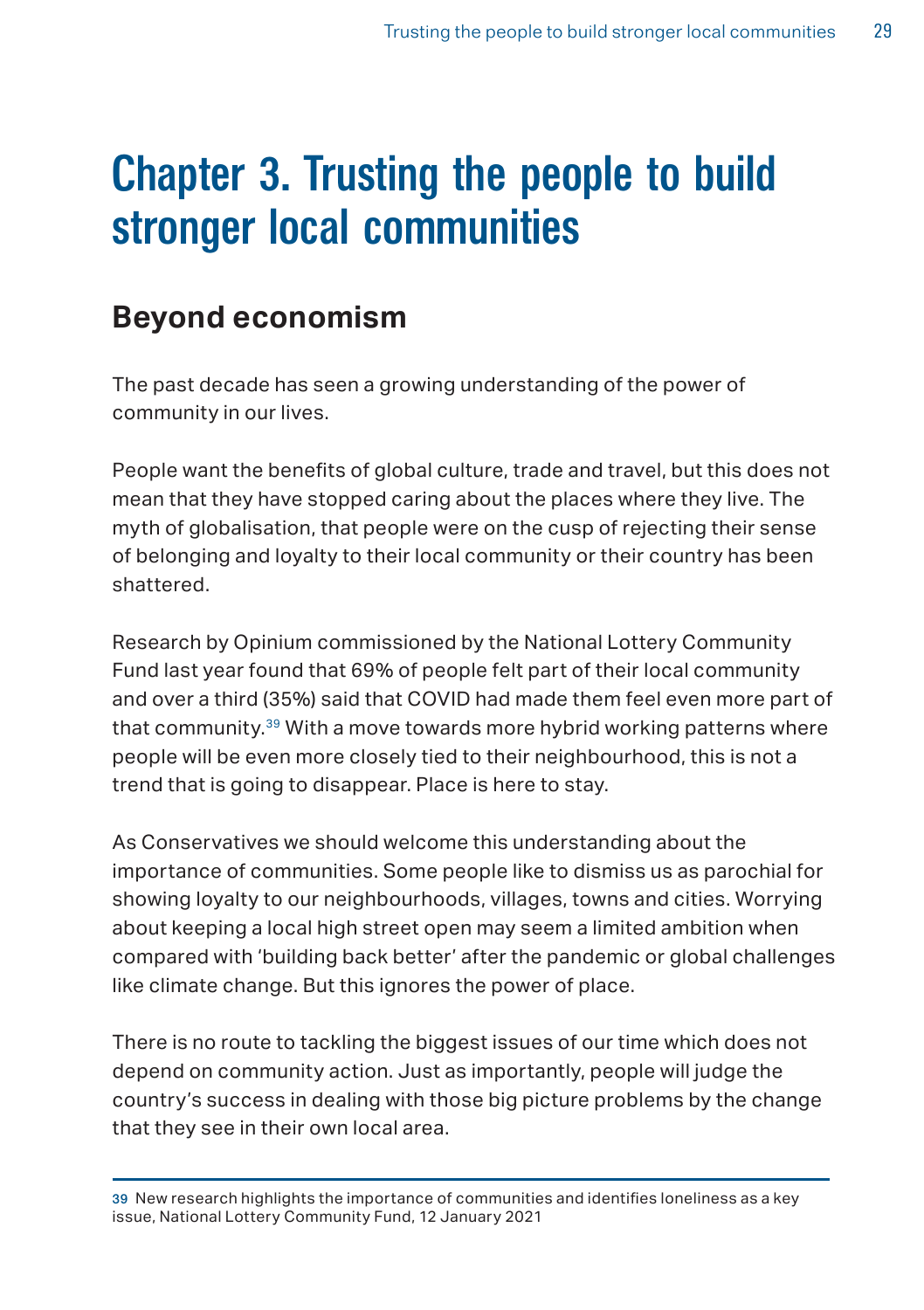Crucially, important as they are, this is about more than financial investment or economic infrastructure. As pointed out in the last section, previous government-led efforts to address spatial inequality have failed for this reason. A recently published analysis by the Institute for Community Studies into government policies to reduce regional inequality since 2000 found that they had made 0% change to levels of spatial inequality. In effect, we have not made any progress to levelling up through a state driven approach.<sup>40</sup>

The success of the Conservative Party in 2019 was because people want a vision for the future which appeals to more than just their wallets, but also their sense of pride and loyalty to their nation. They want to feel part of something bigger than themselves.

As a country, we have too often hoped that if we get the economic fundamentals right, everything else will be sorted. This mindset has concluded that the only way to strengthen local places is through private enterprise and physical infrastructure.

At its heart is a confusion about the foundations of a strong society, and as a consequence, a strong economy. Places are not wealthier and happier and therefore have a high density of local civic institutions. They are wealthier and happier *because* they have a high density of local civic institutions. A vibrant, rich community life is the foundation for everything else. It is when people trust each other, feel pride and are willing to take risks that they create the institutions, businesses and organisations that make a place successful.<sup>41</sup>

Historically, it was our strong civil society that enabled the industrial revolution to take place first in Britain. As the economist Joel Mokyr has persuasively argued, it was a 'cultural revolution' that turbocharged the growth of British science, business and technology. Our social infrastructure, the hundreds of clubs, societies, churches and periodicals enabled by our free political institutions paved the way for the economic dynamism of the past two hundred years.42

<sup>40</sup> Why don't they ask us?": The role of communities in levelling up, Institute for Community Studies, July 2021

<sup>41</sup> Social Capital and Poverty, Paul Collier, December 1998

<sup>42</sup> A Culture of Growth: The origins of the modern economy, Joel Mokyr, 2016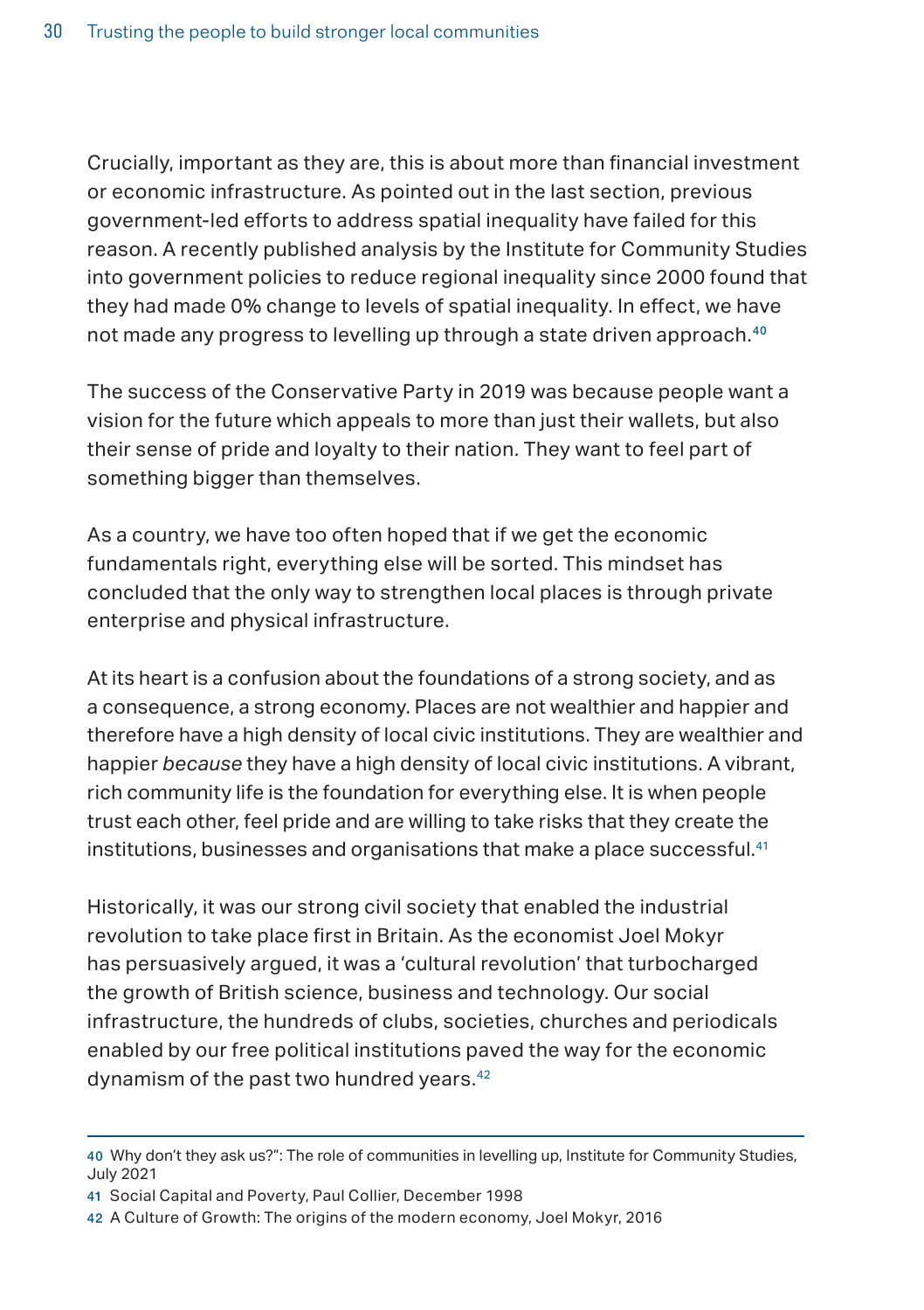<span id="page-30-0"></span>This is not just a British story, but a global one. Alexis de Tocqueville demonstrated the importance of a strong civil society in the success of the United States in the 19th Century.43 In more recent times, Robert Putnam outlined in *Making Democracy Work* how the presence of a more active civil society in the North of Italy, made it the economic powerhouse of that nation. Weaker institutions in the South paved the way for social division and economic distress.44

The importance of culture and strong social bonds has been well understood in economic circles all the way back to Adam Smith. In broad terms, these institutions pave the way for higher levels of prosperity in three ways.

Firstly, by increasing trust and cooperation which encourages business activity and leads to well-functioning markets. Secondly, by creating a spirit of public conscientiousness which reduces free-riding and enables markets to perform effectively. Thirdly, through the values that it inculcates in the population and the possibilities that it opens up. As Mokyr and others have written, a belief in progress itself is critical to encouraging people to make the initial jump to set up a business, innovate or take up a new project.

## **The loss of social infrastructure**

The evidence is clear that those places with a richer set of civic institutions are economically better off and happier than those that lack them.

Research on behalf of the All-Party Parliamentary Group on Left-Behind Neighbourhoods found that the poorest neighbourhoods have lower densities of community spaces, cultural assets, sports and leisure facilities and green spaces.45 Oxford Consultants for Social Inclusion (OSCI) and Local Trust have identified 225 wards across England which they believe are the most 'left behind' wards on the basis that they are amongst the most deprived but they also lack access places and spaces to meet, community organisations and activities and connectivity – digital and physical. Across

44 Making Democracy Work: Civic Traditions in Modern Italy, Robert Putnam, 1994

<sup>43</sup> Democracy in America, Alexis de Tocqueville, trans. Henry Reeve, ed. Phillips Bradley, 1994

<sup>45</sup> Left behind? Understanding communities on the edge, Oxford Consultants for Social Inclusion & Local Trust, September 2019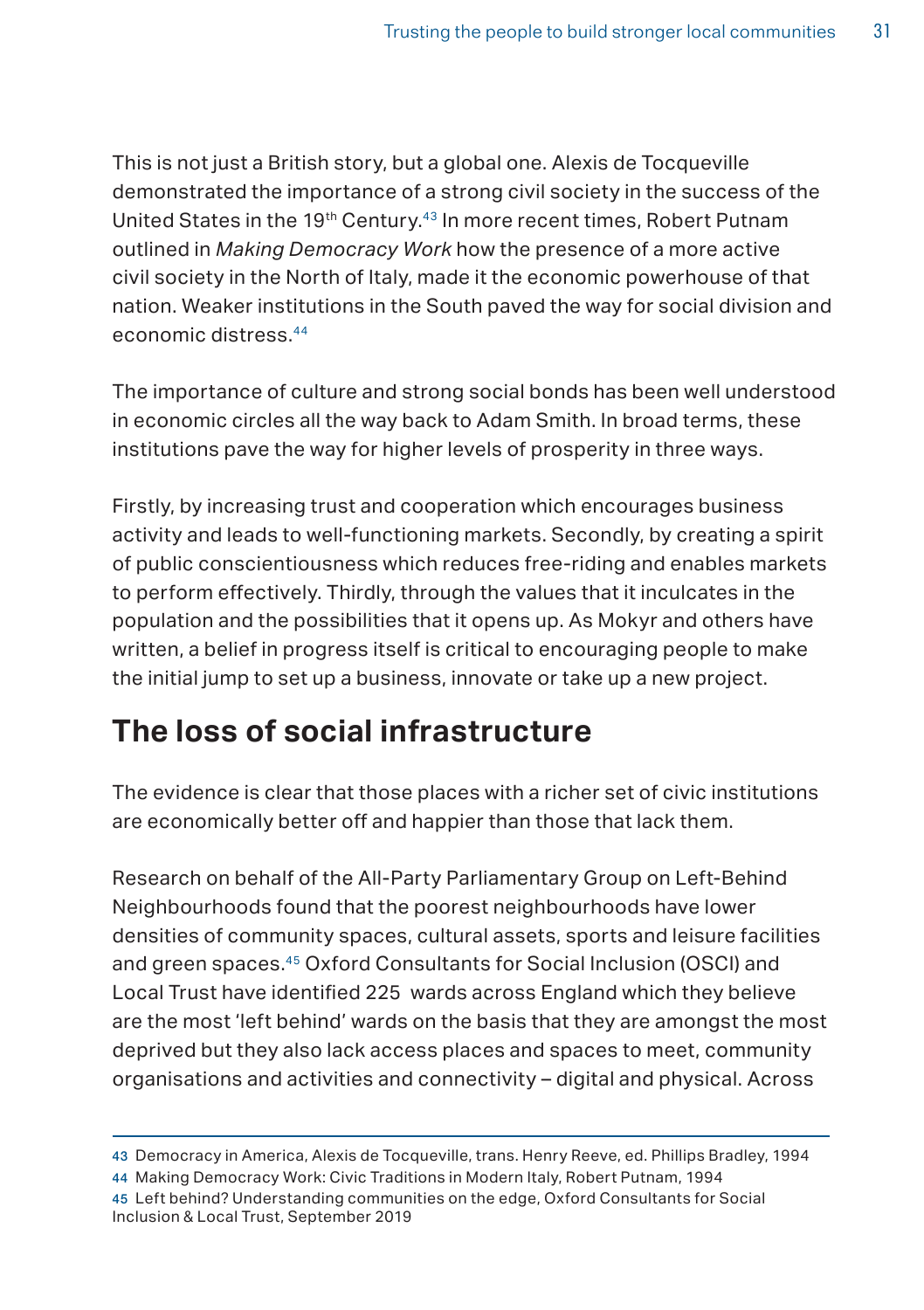<span id="page-31-0"></span>England they are home to 2.2m people. Unsurprisingly, these places are concentrated in the North of England, with the North East having the highest concentration of left-behind areas.

This is not just an isolated finding. Onward's *State of our Social Fabric*  research found that those places which had a higher density of charities, pubs, churches and other civic institutions were located in the commuter belt around London with a lack of institutions in our industrial towns, exmining villages and coastal communities. It noted that although "*these places have often been considered economically left behind…their scores are as much driven by fraying communities, with low scores for Positive Social Norms, Civic Institutions and Relationships*."

However, a lack of social infrastructure is a problem not just for one part of the country. In all our constituencies, we see pockets of left-behind places. This agenda should not be seen as the South bailing out the North, or cities bailing out towns, but as a response to a truly national challenge.

The statistics on the deterioration of our social infrastructure are stark.

A quarter of all pubs, a quarter of all post offices, and a fifth of all libraries have closed since the turn of the century. The much lamented decline of the high street, with the replacement of indigenous local retailers by chain stores, discount stores or empty shops, has further hollowed out the public spaces and gathering places of our communities.<sup>46</sup>

## **People in charge**

Social capital, like other forms of capital, needs to be replenished and invested in over time. In Britain, we have spent the past fifty years spending down on a stock of social and cultural capital which was accumulated over centuries. We cannot free ride on our ancestors any longer. We must take greater responsibility for our social and cultural infrastructure.

46 Onward, 'Repairing our Social Fabric', March 2020, accessed via: https://www.ukonward.com/ wp-content/uploads/2020/03/ONWJ8080-Community-report-200302-1.pdf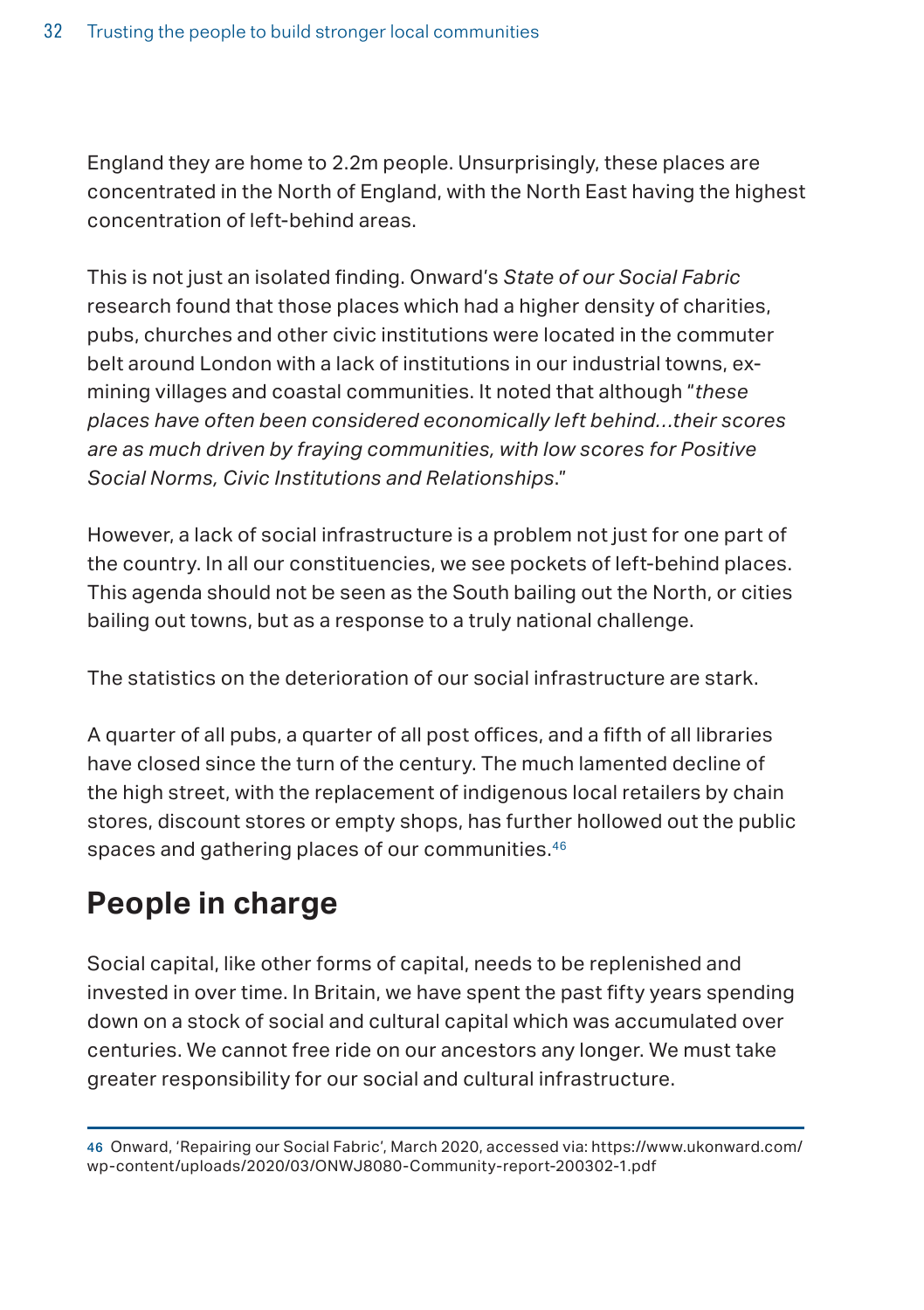Investment programmes such as the Levelling Up Fund and the Towns Fund are part of the solution. However, it is not merely a question of budgets and investment.

At the core of community-powered Conservatism is giving people direct control over this funding and enabling them to develop the solutions that work for their local places. Money does not solve all problems, and if invested poorly there is a risk that it creates new grievances.

This is why we need to trust the people, putting power and money into their hands through new institutions which combine financial responsibility with open engagement with local people. This is not pie in the sky but is happening in hundreds of communities.

For example, in Leeds the Bramley Baths which was threatened with closure in 2011 was taken over by the community through a Community Asset Transfer, with the Council giving them a 25-year lease. The Bramley Baths and Community Limited, a social enterprise and co-operative, has turned the baths around, doubling opening hours, employing more staff and increasing the number of visitors. The Baths are now financially sustainable and making a surplus.47

This cannot be dismissed as just an isolated example or only appropriate for certain services or assets. From the Millfields Trust Business Park in Plymouth which has supported over 100 businesses to the Heeley People's Park in Sheffield, time and again we see that putting power and responsibility into the hands of local people works and creates solutions which bring people together.48

<sup>47</sup> Building Powerful Communities Through Community Asset Transfer: A Guide for Councillors, Locality, March 2018 p.9

<sup>48</sup> The future of community asset ownership, Locality, March 2018 p.8-9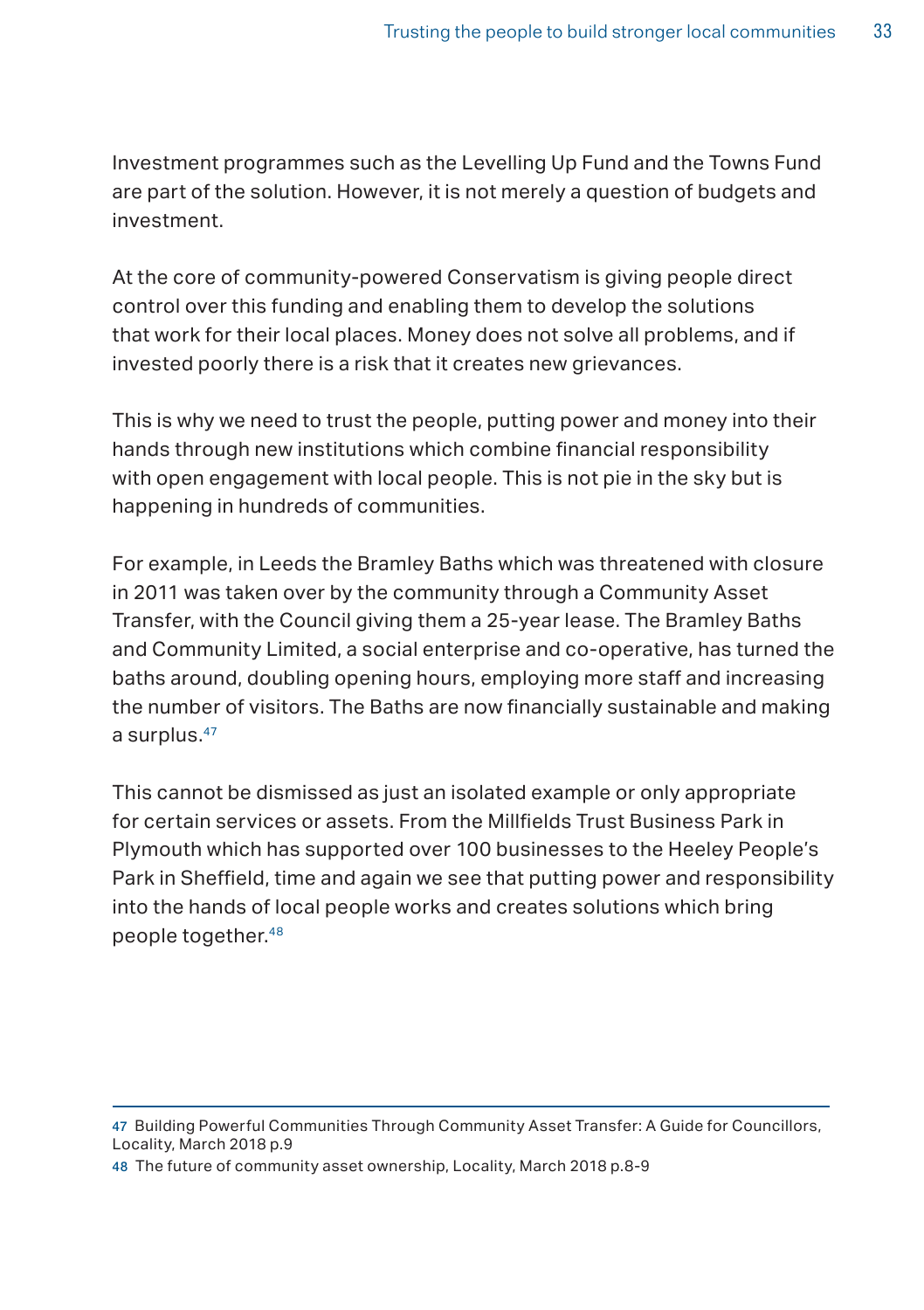#### **Putting trust in the people - The Onion Collective in Watchet**

The Onion Collective – a community based social enterprise - was created in Watchet, West Somerset eight years ago in response to a lack of local jobs and infrastructure.

Watchet is a coastal town. Once the inspiration for Coleridge's "Rime of the Ancient Mariner", it is now one of the most deprived parts of Somerset, with lower health outcomes and higher levels of benefit claimants than the rest of the county.

After a property development plan fell through, the Onion Collective was formed by a group of local women to pool community resources and skills together to redevelop the marina quayside. Despite some local scepticism and one local business leader asking the women who led the project to "make cakes" rather than spend their time redeveloping the area, they pushed ahead.

Thanks to £5m in financial support from this Government's Coastal Communities Fund and the hard work of the local community, the Collective has restored the Boat Museum, community gardens and stimulated cultural tourism to the area. The Collective is also creating a Biomill, to turn waste materials into market-leading products for the construction industry, replacing environmentally damaging insulation materials. The Collective has grown successfully from scratch, has created 20 jobs for local people and seen their revenue grow 14% in the year before COVID and is on a steady financial footing.

Critical to this work was the flexibility of the local council which was able to negotiate a loan to match the initial government investment. Although this loan was not needed in the end, the willingness of the council to put its confidence into the local response was essential in bringing in additional resources. Encouraging local people to have the confidence to drive this project forward was also important to its success.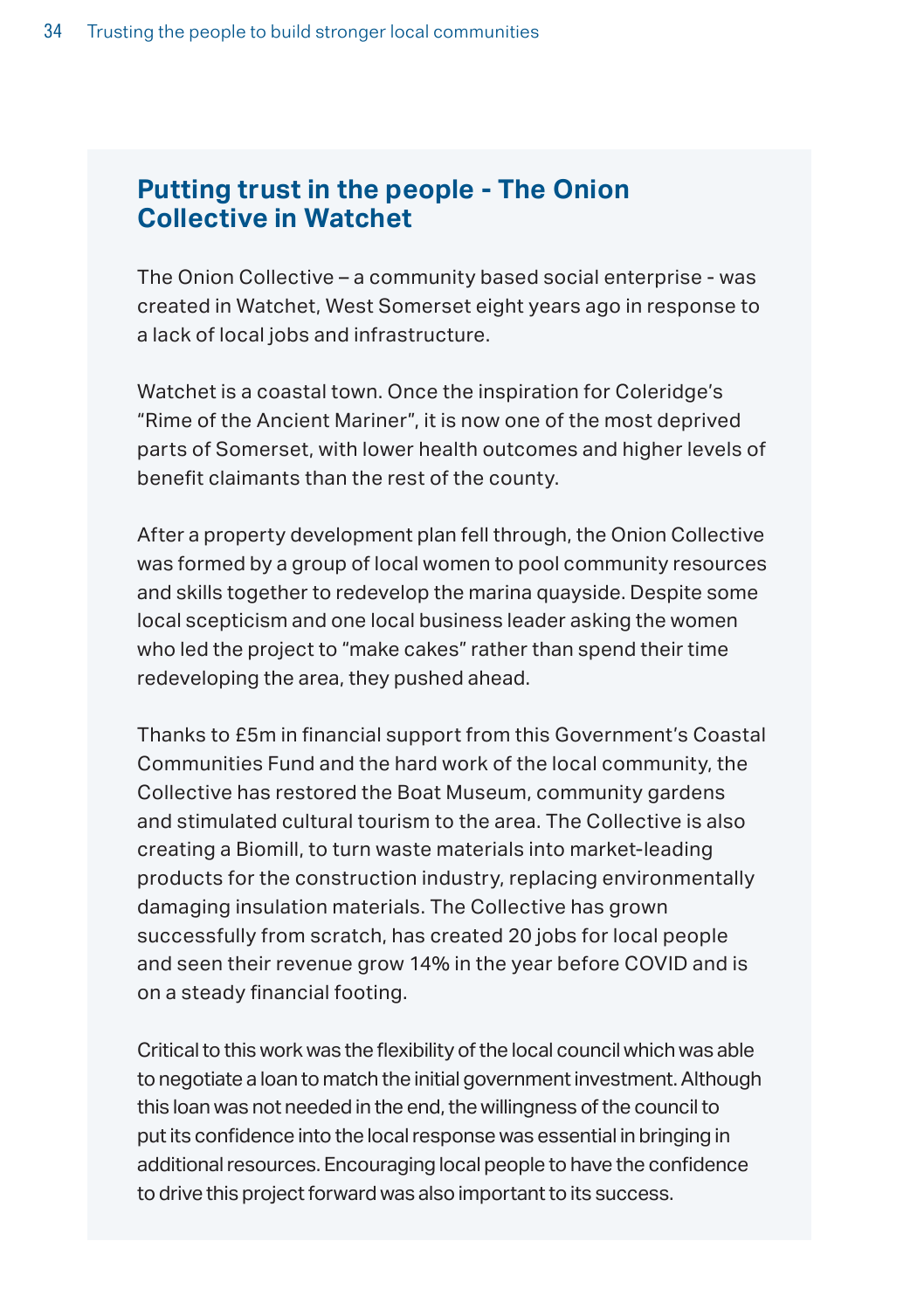There is demand from people to have more influence over decision making. For example, the 2019/2020 Community Life Survey reported that only 27 per cent of respondents felt that they personally can influence local decisions, and that 53 per cent would like that to change.<sup>49</sup> The same proportion was reflected in the Commission on the Future of Localism study in 2018, which found that 71 per cent of people felt that they had no or not much control over important decisions that affect their neighbourhood.<sup>50</sup>

Although there are many examples of community power working in action, in many ways this is happening in spite of the system not because of it. Community Asset Transfers and the Community Right to Bid could be built upon to create the capacities and confidence of local places to take on projects. Where local places have put in place a supportive environment, a lack of start-up finance has been the barrier to getting initiatives off the ground.51 The British Business Bank has provided over £3bn in guarantees for SME finance in this country, but nothing of that scale has ever been pioneered for maintaining social and community assets.

We believe that there is significant potential to tap into the power of local communities, but we need to help build the capacity of communities to take control. This sense of powerlessness is corrosive and is holding our country back.

The Prime Minister is right to see the urgent need to create a renewed sense of unity in our nation. The past decade has seen people increasingly focus on what divides us rather than what brings us together. Community-powered Conservatism is a way to build a new shared purpose at a local level, going beyond differences of political belief, age, education, ethnicity or religion. Programmes such as the Local Trust and initiatives such as Citizens UK have shown us that it can be done.

<sup>49</sup> Civic Engagement and Social Action - Community Life Survey 2020/21, Department for Digital, Culture, Media and Sport, 29 July 2021

<sup>50</sup> Polling Findings, Commission on the Future of Localism, January 2018

<sup>51</sup> Local Delivery: Protecting Social Infrastructure, Localis, June 2020 p.8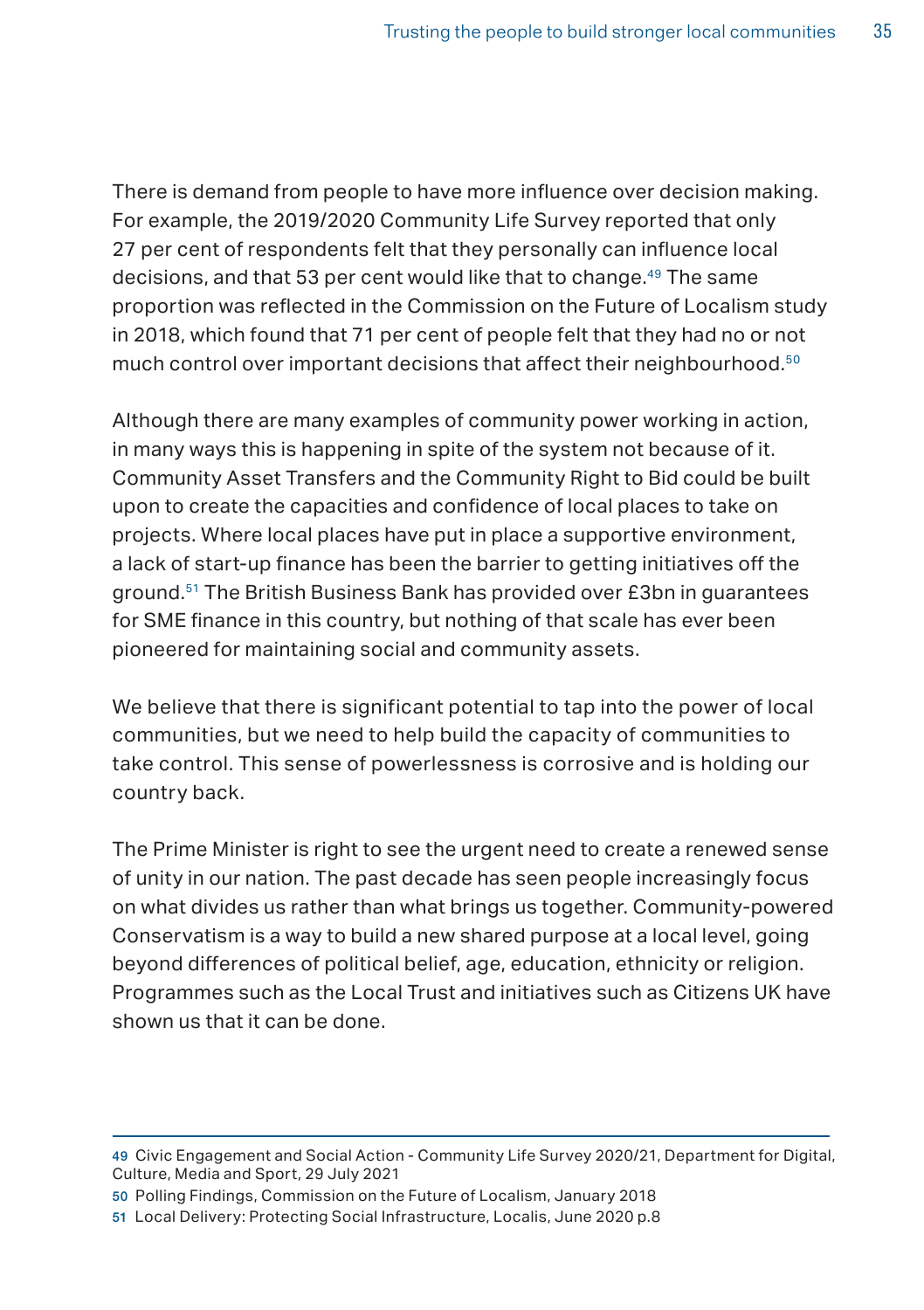#### <span id="page-35-0"></span>**Long-term empowerment**

We need to weave the principle of community power throughout all levels of government and our policies. Community-powered Conservatism must lead to tangible changes in the way that government works.

Funds like the Community Ownership Fund are a welcome start, but we need to go further. We need to create genuinely open institutions. Rather than assuming that all decision making needs to take place at a governmental level, whether central or local, we need to build different methods of engaging the people. Participatory budget setting local citizen juries are different ways of bringing people together beyond adversarial party politics.

Local government needs to learn from other parts of society as well. Nationwide has been putting money into the hands of local people and empowering staff on the ground through Community Boards, which decide on how Nationwide's community grants are made. With the right framework and support, putting money and trust into the hands of the people can create positive results.

We also need to recognise that areas that have suffered from overcentralisation and concentration of power will need more time to bid and develop proposals for these funds. The Community Ownership Fund is the right policy idea but needs to have long lead in times so that disadvantaged places are able to develop proposals. We may also need to make seed investment into local places so that they can get proposals onto the drawing board that may be worth investing in the future.

Investments that flow into local areas should not just be left to traditional council bidding, but should involve using these more modern and effective ways of engaging local communities and encouraging better decision making.

The key to success will be to generate a critical mass of active citizens who feel able to take on local projects. We need to look at initiatives such as the Local Trust's Community Leadership Academy which have helped local people to get the skills and confidence to take control of their local places. We need to support organisations such as the School for Social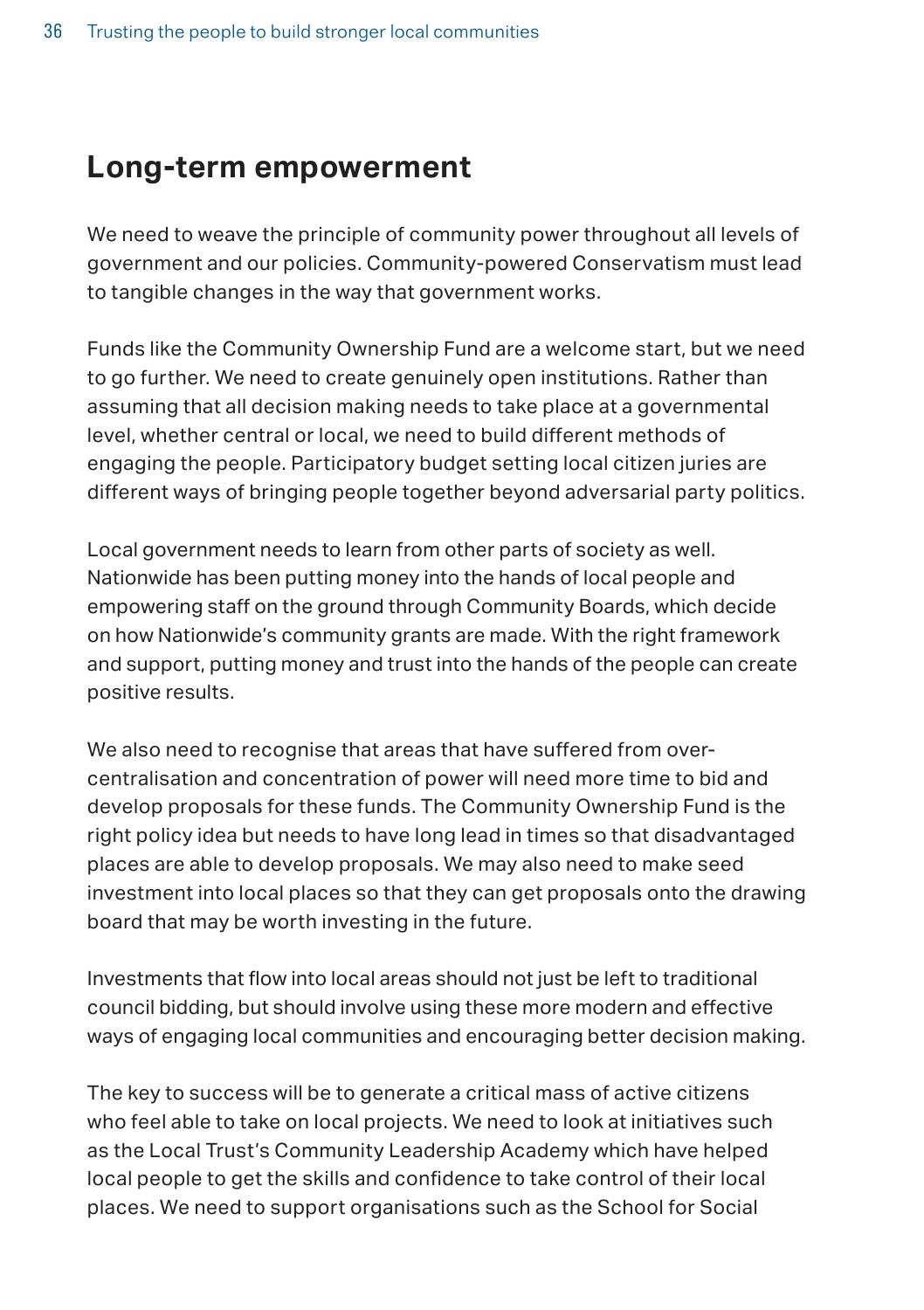Entrepreneurs, which was founded by Michael Young in 1997 and has now helped over a thousand people, many with lived experience of serious social challenges, to set up enterprising solutions for their communities. We need to look again at the Community Organisers Programme, a Cameron-era innovation that has successfully mobilised hundreds of communities around shared goals and collective action.

In the grand scheme of things these are small investments, but necessary if we are going to capture the interest and imagination of local people and turn community power into a reality.

Not only will this approach lead to better decisions, better services and higher levels of growth. It will also help to educate citizens about the power of our democracy and to flex their community muscle, which has wasted away in places. We will need to be patient and invest in rebuilding those muscles and instincts, but the returns from that approach will be transformational in the long term.

Too often the political pendulum has swung from total freedom to straightjacketed accountability. We must break this cycle and trust that people will make mistakes, but that it is better in the long term to have faith in the people to come good in the end. This approach will not be easy, but we have to start today if we want to make a difference by the end of the decade.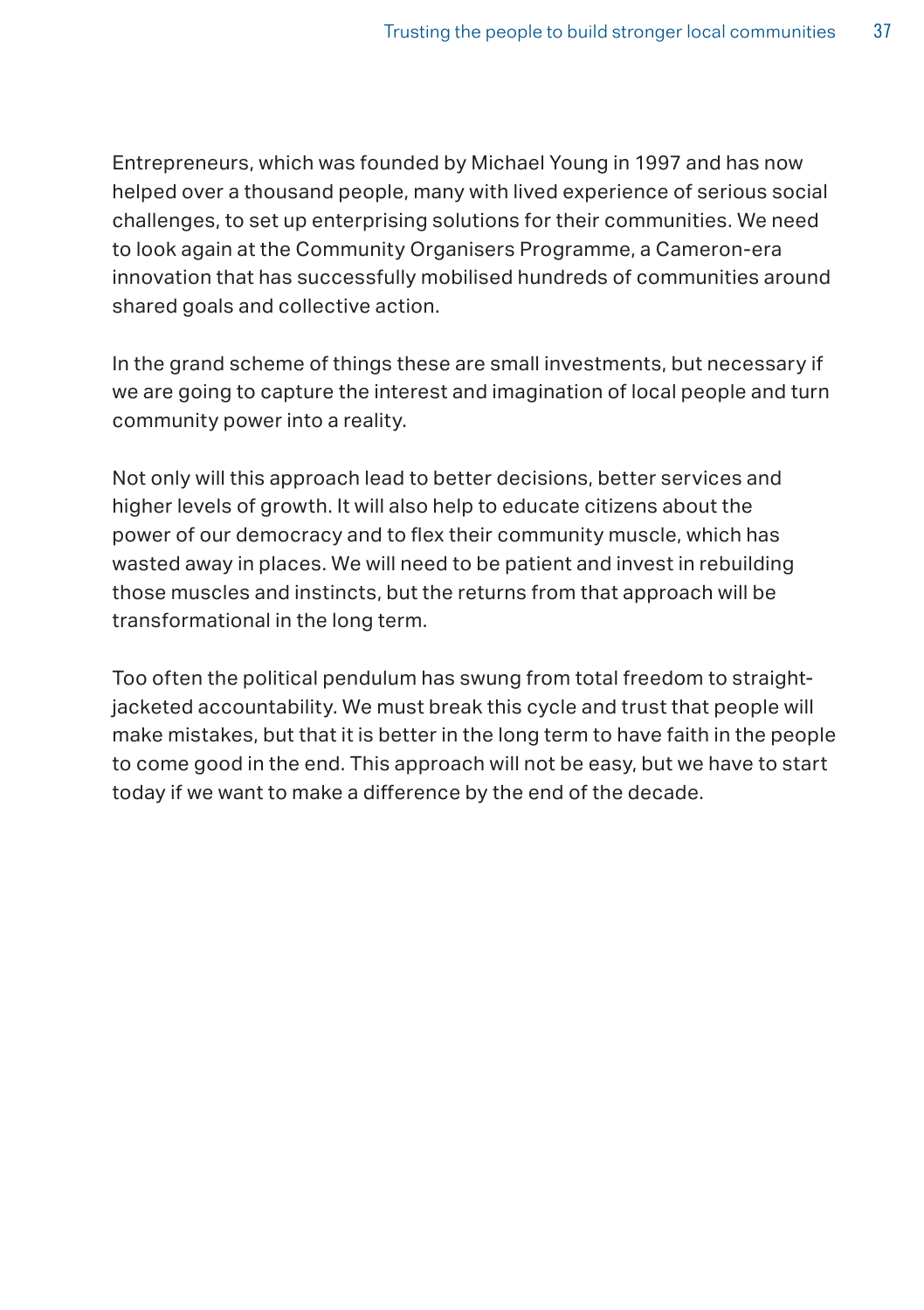## <span id="page-37-0"></span>**Conclusion**

Conservatives must use the remainder of this Parliament and, with the support of the British people, the next one, to transform our country. How should we do this?

Our analysis is simple but powerful.

We cannot leave our future in the hands of a stretched state or the abstract forces of the market to deliver change. We need to **trust the people.** We need community-powered Conservatism.

This essay is a call to every Conservative Minister, every Conservative Member of Parliament, every Conservative Councillor and every Conservative Party Member. We must come together to clear the political pathway to enable power to flow through to the people.

Trusting the people will not be easy, but the political demand is out there. There is no agenda better able to bring together people of all political persuasions behind a shared endeavour.

The political left sees a world of fragmented and isolated individuals, abstract holders of rights and entitlements. Conservatives see families, communities and the nation sharing a common communal life.

The best way to level up our country is through our communities, investing in the institutions and infrastructure that bring people together and create stronger social bonds. Community-powered Conservatism is the only credible approach which promises to improve our quality of life, strengthen our economy and unite our nation. This is a Conservative project for the next decade and builds upon our greatest asset, the people of the United Kingdom.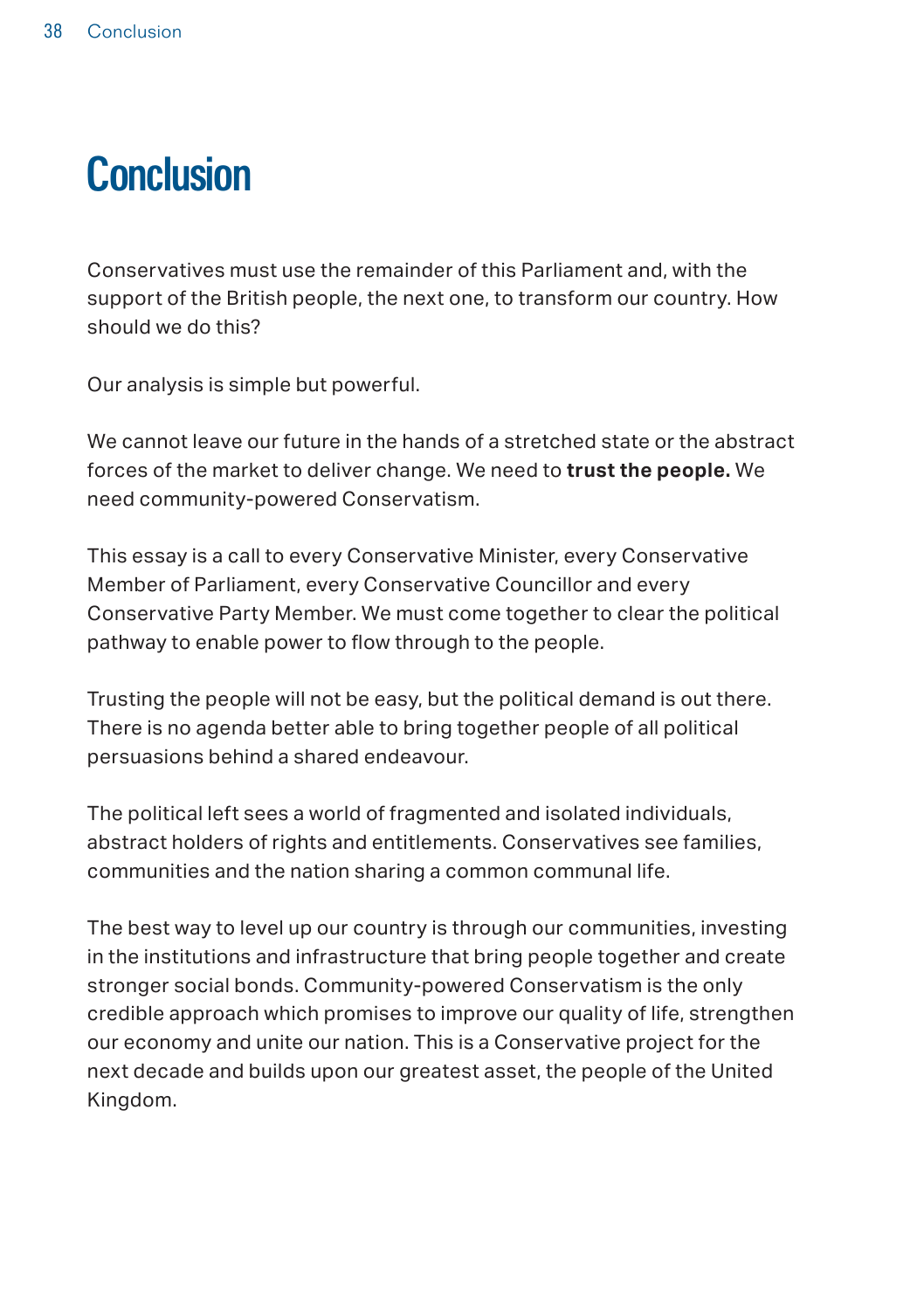## <span id="page-38-0"></span>Appendix: Policies to empower communities

| Community-<br><b>Powered</b><br><b>Conservatism</b>              | How?                                                                                                                                                                                                                                                                                                                                                                                                                                                                                                                                                                                    |
|------------------------------------------------------------------|-----------------------------------------------------------------------------------------------------------------------------------------------------------------------------------------------------------------------------------------------------------------------------------------------------------------------------------------------------------------------------------------------------------------------------------------------------------------------------------------------------------------------------------------------------------------------------------------|
| Trusting the<br>people to<br>transform<br>our public<br>services | Community Covenants to ensure that more devolution truly puts power<br>into the hands of local people, not more politicians.<br>Greater use of relationship-based service delivery and community<br>commissioning, such as social prescribing.<br>Increasing the number of public service mutuals which put power into<br>the hands of staff and communities.<br>Shift focus onto prevention through the use of place-based budgeting.<br>More radical financial transparency and governance at local level such<br>as Open Book Accounting.                                            |
| Trusting the<br>people to run<br>a stronger<br>economy           | Greater support for employee-ownership through reforms to tax<br>incentives and Employee Ownership Trusts.<br>Support more social enterprises and community businesses to create<br>wealth in local communities.<br>Help succession management of family businesses to ensure that<br>important local businesses survive.<br>Reform Companies Act to give businesses more flexibility to put local<br>communities and the environment at the centre of their decision-making.<br>Stronger regulation on competition and takeovers to ensure that<br>companies cannot be asset-stripped. |
| Trusting the<br>people to<br>build stronger<br>communities       | Support social infrastructure such as libraries, post offices, shops and<br>youth centres - and giving local people a role in running them.<br>Make funds such as Community Ownership Fund a long term resource<br>and give more time to disadvantaged places to put together proposals.<br>Use participatory budgeting and other new forms of democratic<br>consultation to direct local funding and create local-buy in.<br>Invest in leadership and coaching programmes to support new local<br>leaders.                                                                             |